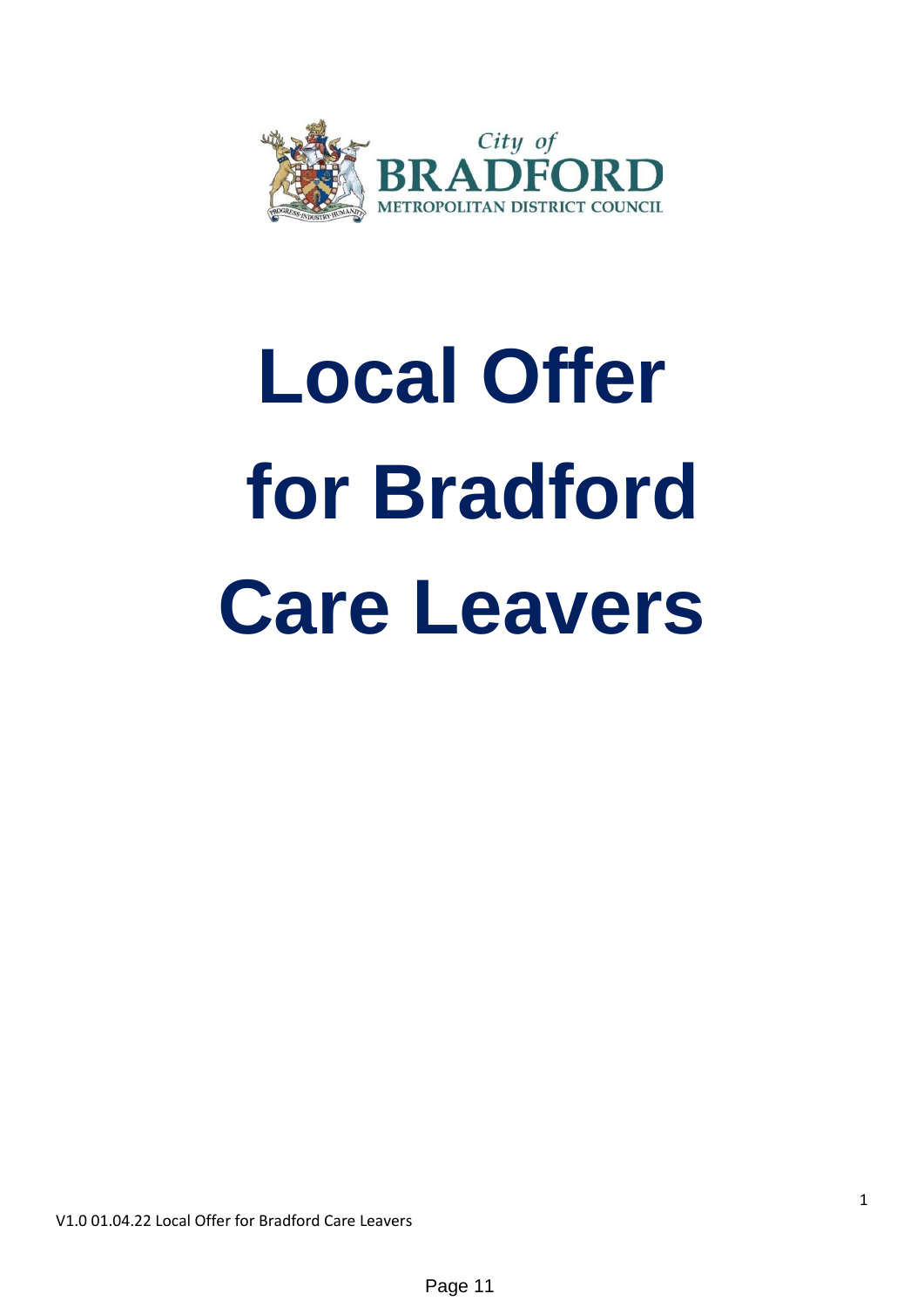|                 | <b>Contents</b>                                      | <b>Page</b> |
|-----------------|------------------------------------------------------|-------------|
| 1               | <b>Introduction and Testimonies</b>                  | $3 - 4$     |
| $\overline{2}$  | Your Leaving Care Service; Who we are and what we do | $4 - 5$     |
| $\mathbf{3}$    | Your right to be heard and taken seriously           | $5-6$       |
| 4               | Your Pathway Plan                                    | $6 - 15$    |
| 5               | Youth Justice Services, Probation and Prison         |             |
| $6\phantom{1}6$ | <b>Next Steps and Turning 21</b>                     |             |
| $\overline{7}$  | Turning 25 'Always Here'                             |             |
| 8               | <b>Participation- Your Voice</b>                     |             |
| 9               | <b>Comments, Complaints and Compliments</b>          |             |
|                 | Who can help?                                        |             |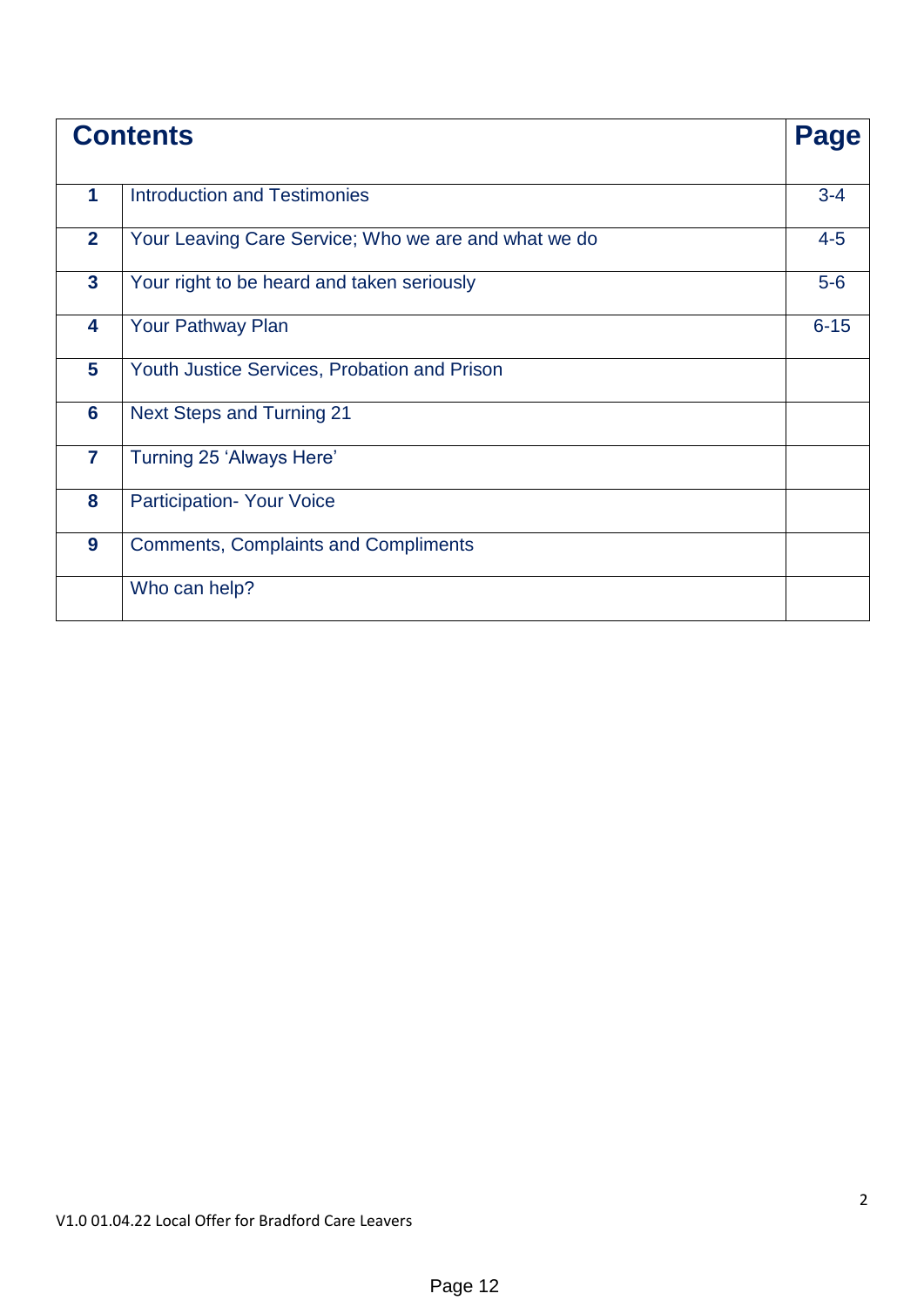# **1 Introduction and Testimonies**

Our Local Offer will help you understand what services and support you can expect not only from your Leaving Care Service but from the wider services within Bradford District Council in supporting your journey to independence and adulthood.

Your Leaving Care Service is your first point of contact. We recognise that just because you are preparing to leave care or have left care already; we haven't stopped caring about you. The Local Offer for Braford Care Leavers sets out what you can expect beyond care.

Bradford Care Leavers have helped to develop this offer and we will continue to listen to your views to make sure the services we offer are what you need.

You have told us your top priorities\*;

- **Finding a good place to live**
- **Having time to get to know your social worker and/or personal advisor and build relationships**
- **Knowing your rights and entitlements before leaving care to help you plan**
- **Help with budgeting and finding work**
- **Help with getting important qualifications**
- **Being creative in how you learn new skills including virtual and e-learning opportunities**

#### *\* December 2021 Leaving Care Survey Monkey*

Bradford Children's Social Care and all its council departments have a responsibility to act as your 'Corporate Parent' which means it is a shared responsibility to be good parents to you, working together to enable you to achieve.

The Corporate Parenting Panel is founded on 7 key principle as set out within the [Children](https://www.local.gov.uk/publications/get-act-children-and-social-work-act-2017)  [and Social Work Act 2017.](https://www.local.gov.uk/publications/get-act-children-and-social-work-act-2017)

The 7 principles are;

- **To act in the best interests, and promote the physical and mental health and wellbeing of those children and young people**
- **To encourage those children and young people to express their views, wishes and feelings**
- **To take into account the views, wishes and feelings of those children and young people**
- **To help those children and young people gain access to and make the best use of, services provided by the local authority and its relevant partners**
- **To promote high aspirations and to seek to secure the best outcomes for those children and young people**
- **For those children and young people to be safe, and for stability in their home lives, relationships and education or work**
- **To prepare those children and young people for adulthood and independent living**

Our [Corporate Parenting Panel](https://bradford.moderngov.co.uk/mgCommitteeDetails.aspx?ID=352) is chaired by Councillor Duffy and is aligned to the [National](https://www.gov.uk/government/publications/applying-corporate-parenting-principles-to-looked-after-children-and-care-leavers)  [Corporate Parenting Principles and the Care Leavers Charter](https://www.gov.uk/government/publications/applying-corporate-parenting-principles-to-looked-after-children-and-care-leavers)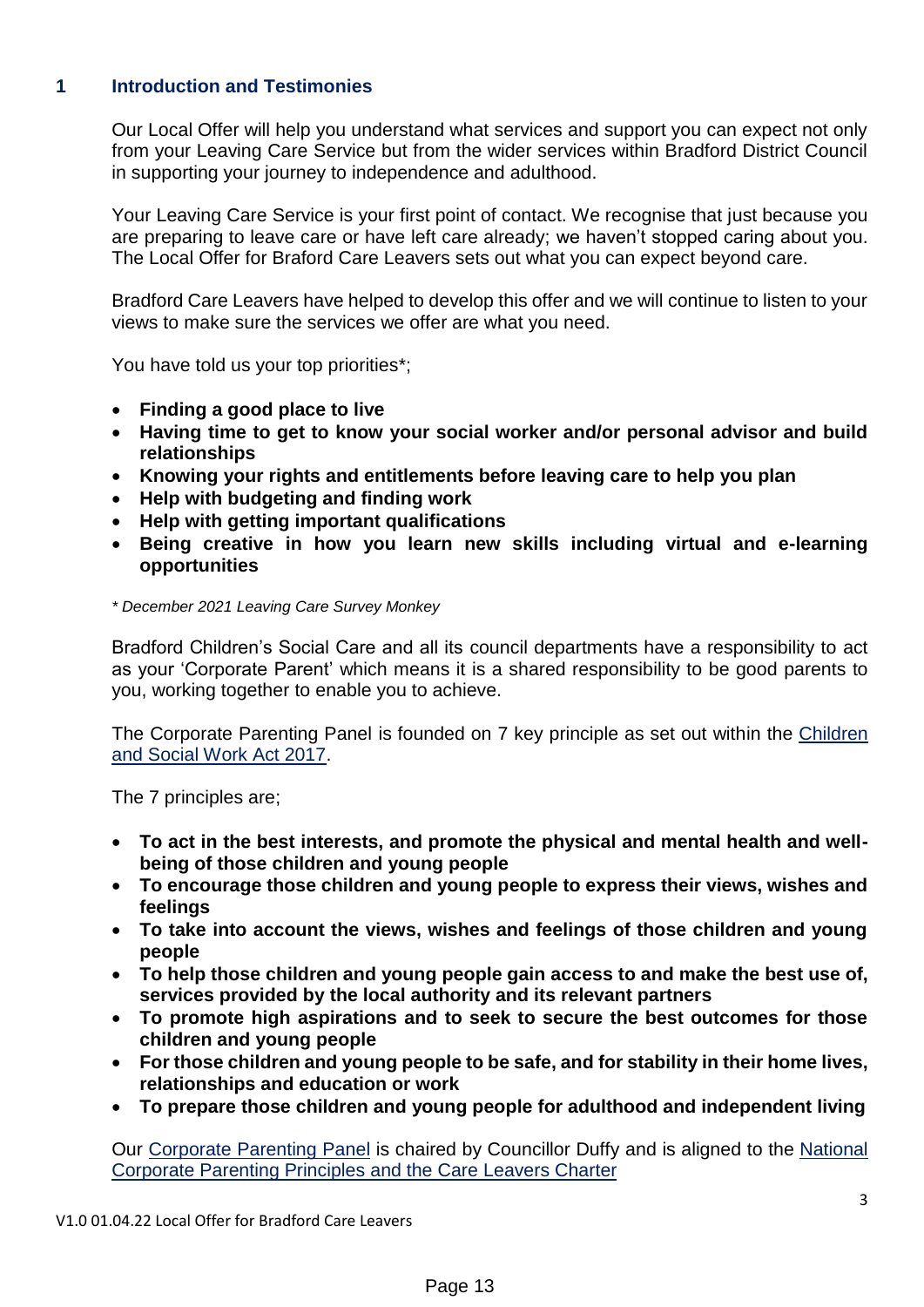Dear Care Leavers,

The next few years will undoubtedly be a scary and confusing time, full of new challenges to face and problems to solve. However, the lessons you will learn, people you will meet and opportunities that will come your way will make it a worthy and useful time, shaping and preparing you to navigate the world as an independent and capable adult.

During your leaving care experience, you will have your own team of people guiding and supporting you in every way they can, from social workers to IRO's to personal advisers.

Whatever path you take, support can always be put in place for you, so explore your options and make sure to find the best one for you.

My advice, as someone who has been through the system, is to be firm in what you want but be prepared and willing to cooperate - the people around you only want the best for you, even though it may not always seem like it.

On behalf of the Care Leavers Council, we wish you luck in your journey and wherever it may take you.

# **2 Your Leaving Care Service; Who we are and what we do**

There are four statutory care leaver definitions; if you are not sure what this means for you, you can ask your Personal Advisor and/or Social Worker for help with explaining your eligibility to Leaving Care support.

Eligible;

- you are aged 16 or 17 years
- you have been looked after for at least 13 weeks since your  $14<sup>th</sup>$  birthday and inclusive of your 16<sup>th</sup> birthday<sup>\*</sup> and still in care now
- or for 13 weeks<sup>\*</sup> after your 16<sup>th</sup> birthday and still in care now

*\* It does not matter if the times you were in care was in a single period or over several different periods.*

# Relevant;

you are aged 16 or 17 years and have previously been Eligible but no longer in care

# Former relevant;

you are aged 18 and up to 25 years who used to be an Eligible or Relevant young person

#### Qualifying;

- you are aged between 16 and up to your 21<sup>st</sup> birthday (up to 25 if in education) and was in care for less than 13 weeks on or after your 16<sup>th</sup> birthday but no longer looked after
- vou were looked after immediately prior to the making of a special guardianship order and are now 16- 21 years old
- vou are aged 16 or 17, and been living at home with your parents for a period of 6 months, previously having Relevant Leaving Care status (and still under the age of 18 years).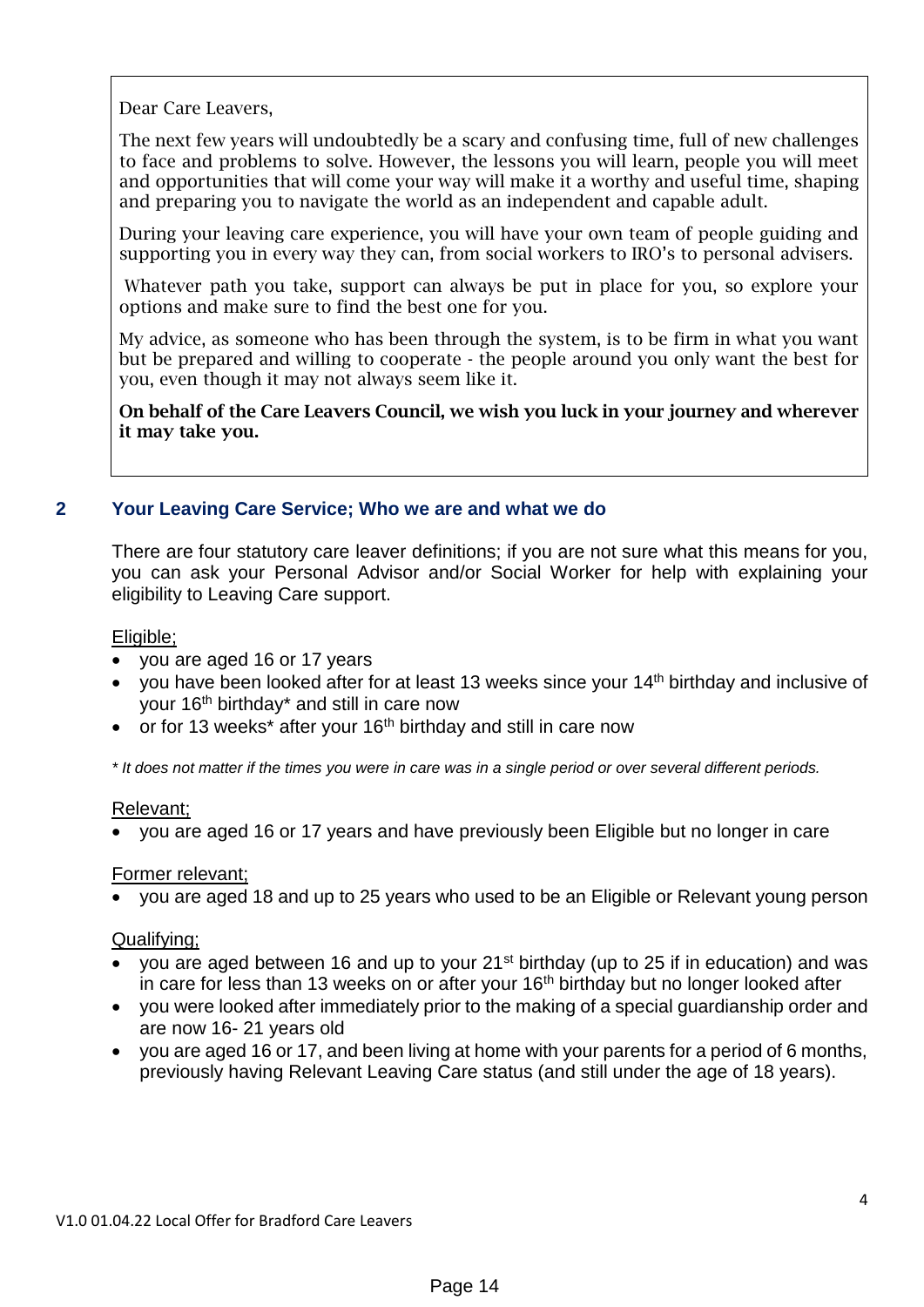# **Advice and Support from a Personal Adviser**

You are able to ask for support from your Personal Adviser beyond your 21<sup>st</sup> birthday and up to the age of 25, whether you are in education or training or not.

You will have a named Personal Adviser if you have **Eligible**, **Relevant** or **Former Relevant** Leaving Care eligibility. We will try to enable you to keep the same Personal Adviser, though this will not always be possible. The amount of support that you receive from your Personal Adviser will depend on what you want and your circumstances.

Between 16 and before you are 18 your Personal Adviser will focus on getting to know you and build a relationship where you will start the conversation about what you want for your future. They will help you (alongside your Social Worker) bring together your Pathway Plan goals and when you turn 18 will continue to keep your Pathway Plan under review.

Your Personal Adviser will be at your side to help you work through decision making, even if these are tough, and celebrate your achievements. Your Personal Adviser will be open and honest with you and help you figure out new responsibilities as life changes.

# **Support from your Social Worker**

If you are 16 and 17 years old and also have **Eligible** or **Relevant** Leaving Care eligibility, you will have a social worker in your Leaving Care Service. Your Social Worker will be responsible for making sure your Pathway Plan is focused on what is going to happen both in the present and in the future as far as possible. They will include other important people such as family and friends that are involved in your life, as well as those who may be in your professional support network such as health and education to make sure everyone is working together and towards your goals.

If it is the right thing; your Social Worker may stay in your life a little longer than your  $18<sup>th</sup>$ birthday to make sure things are in place and allow you time to get to know your Personal Adviser.

You can make contact with your Leaving Care Service Monday- Thursday 09:00-17:00 and Friday 09:00-16:30. If your named worker is not available you can speak to the duty social worker or duty personal adviser within these hours.

# **3 Your right to be heard and taken seriously**

You have a right to be involved in all decisions about your plans for leaving care. You have a right to support from an independent advocate if you want to challenge decisions about the support we give you.

Independent advocates can inform you about your rights and help you to be heard in meetings. They are separate from Children's Services.

We can support you to access independent support via the National Youth Advocacy Service [NYAS.](https://www.nyas.net/)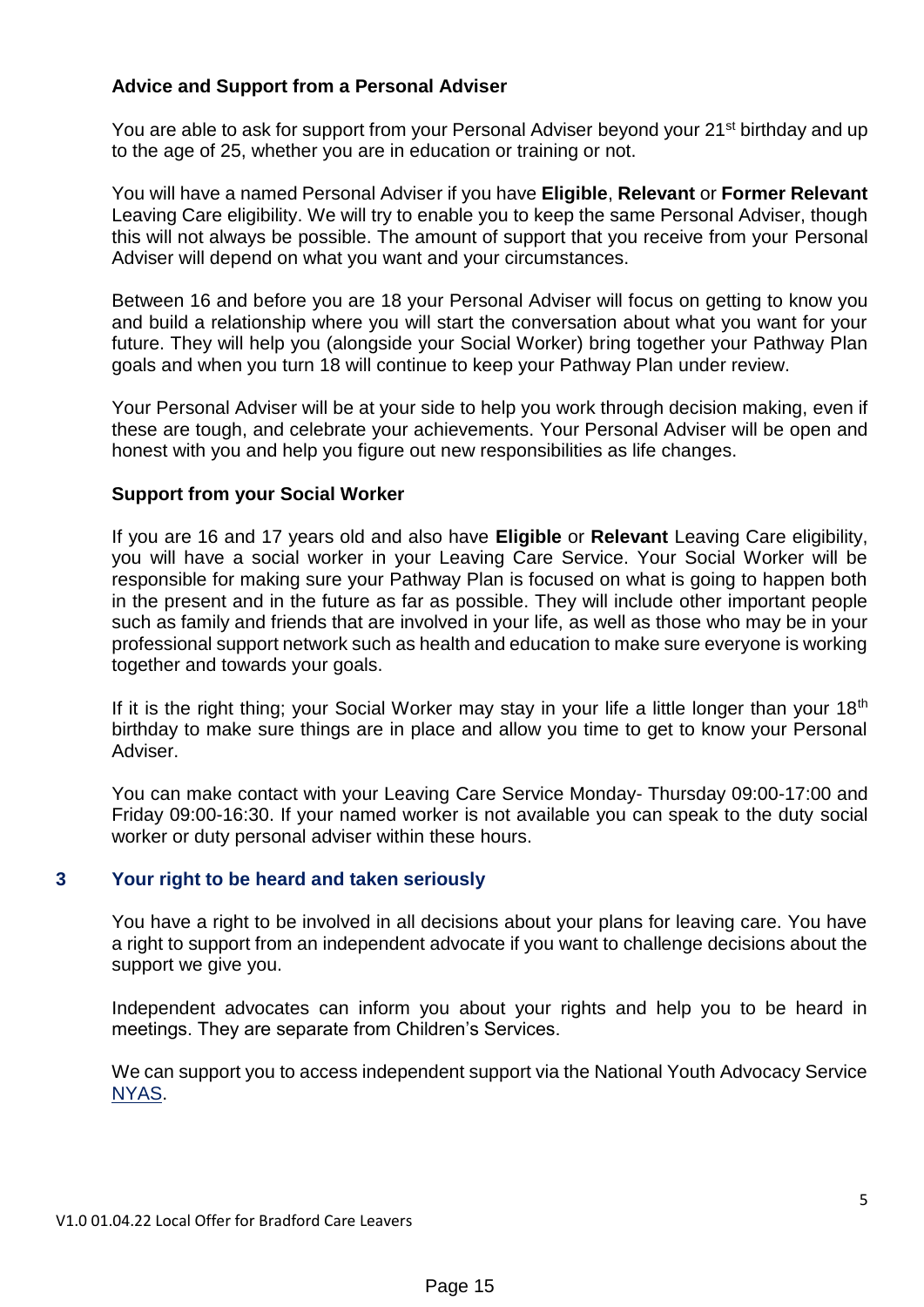# **NYAS Mission Statement**

We **listen** to what children and young people want, **care** about what they say, and **empower** them to get their voice heard.

We ensure their wishes and feelings are expressed and acted upon to improve their situation and help them build a better future.

We will **never** stop in our efforts to influence, lobby and campaign to bring about positive changes and ensure children's and young people's rights are upheld

For more information, you can either click on the above link or contact: - 0808 808 1001 or email [help@nyas.net](mailto:help@nyas.net)

You have a right to see the information we keep about you, including the files and records write about you when you were in care. If you would like to see your file, please speak to your Personal Adviser. More information can be found at [Access to Records / Subject Access](https://bradfordchildcare.proceduresonline.com/p_access_to_recs.html)  [Requests.](https://bradfordchildcare.proceduresonline.com/p_access_to_recs.html)

You can; visit [Coram Voice](https://coramvoice.org.uk/myrights/) for further information on your rights as a care leaver.

We want you to continue to shape the future of your Leaving Care Service. In Autumn 2021 we asked you what you would like to see changed or strengthened in the service; these are our promises for the year ahead: -

- **Continue to build good relationships with you and the people involved in your life. Arranging to see you and keep in touch both face to face and by phone**
- **Listen to your worries, anxieties or concerns and support you in whatever way we can to alleviate these**
- **Support and guide you in your education, employment and training choices**
- **Ensure you are safe and happy with where you are living**
- **Help you, guide you and sign post you in the right direction in developing the skills you need to live independently**
- **Provide you with all the information you need as a young person accessing our Leaving Care Service**

We want to hear from; you can do this in speaking with your Social Worker or Personal Adviser. You can also reach out directly to our Strategic Director, Marium Haque by e-mailing [talktomarium@bradford.gov.uk.](mailto:talktomarium@bradford.gov.uk)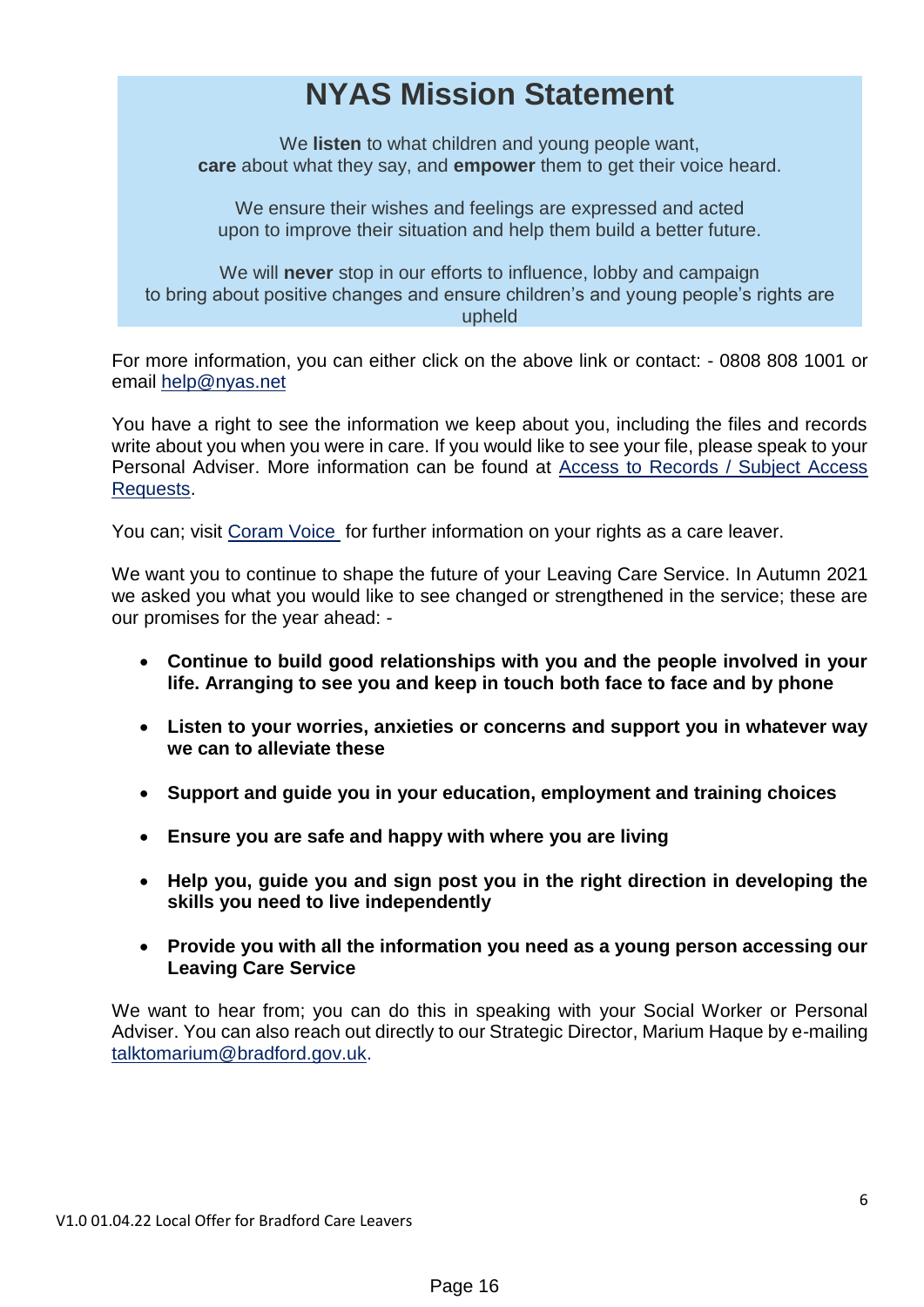# **4 Your Pathway Plan**

Your Pathway Plan is an important document as it tells you how your Leaving Care Service will support you plan and prepare for life as an independent adult and that you have the right support to achieve your goals in life. Your plan starts before you leave care (no later than 16 years and 3 months) and will continue to be reviewed and updated as your life changes right up until you are 21 years. If you chose to stay with the service after your 21<sup>st</sup> birthday (up to 25 years) you may still need a plan which you will agree with your Personal Advisor.

Your plan covers important areas;

- **Health and Development**
- **Education, training and employment**
- **Emotional and Behavioural Development**
- **Identity**
- **Family and social network**
- **Money Matters**
- **Practical and other skills**
- **Accommodation**

We will work with you to review your plan at least every 6 months. We can also review your plan if there are significant changes in your life so it continues to be purposeful.

Sometimes you might not agree with what your Social Worker or Personal Advisor identifies as important and we will make sure your views are reflected.

We will tell you who we share your plan with (such as your IRO, carers or advocate) and when you are an adult you can tell us who you agree for your plan to be shared with.

#### 4.1 Health and Development

When you leave care, we will provide you with the support and guidance you need to take care of your physical and mental health;

- Support you to register with a GP, Dentist and Optician
- Be there for you if you are making the move from CAMHS to adult services and help you ask the questions important about this transition.
- Your Leaving Care Nurses will prepare your **Health Passport**. This gives you information about your health history and shows you how to register with a GP and a dentist. It also contains information about other services that can provide you with health support. Your Child in Care or Leaving Care Nurse will give you the passport which contains your personal information so it is important to keep it somewhere safe.
- Throughout your Leaving Care journey (up to your 25<sup>th</sup> birthday) you can access support and advice from our dedicated **Leaving Care Nurses**. Our nurses offer a drop in 'come and chat' every Wednesday 13:30- 16:30 at Sir Henry Mitchell House.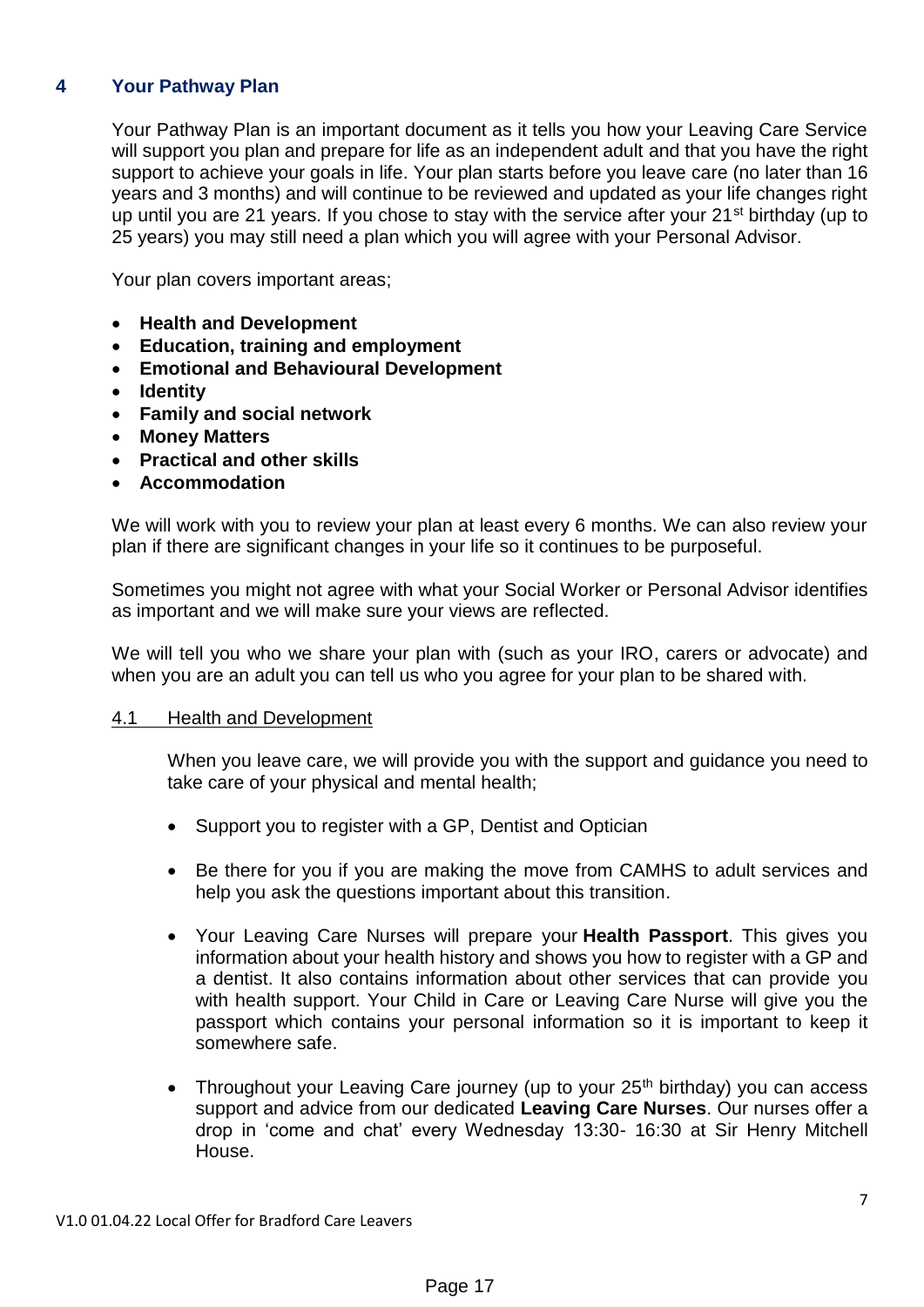- We will; invite you to **Smooth It Out Group**; now in its 20<sup>th</sup> Year the group is facilitated by both Social Workers and Personal Advisers in Children in Care and Leaving Care and open to young people age 15 ½ to 21 years and are either looked after or with care leaver eligibility. The group promotes independent living skills, social skills in working together in a group setting including a focus on budgeting, what it means to manage a tenancy and the practical and social skills that support successful transitions to adult life and responsibility. We focus on what it means to be empowered, making informed and good decisions around leaving care and living independently.
- You can; download [healthy living apps](https://www.bradford.gov.uk/health/improve-your-health/healthy-living-apps/) to help you access advice and plans which promote healthy living including; healthy eating, exercise, stop smoking, and harm reduction if you are worried about the impact of drugs and alcohol.
- We will; support you to access 'My Wellbeing College'; a service which helps young people manage everyday problems such as low mood, anxiety, sleep problems and stress. You can contact them directly on; 0300 555 5551 or visit their website [My Wellbeing College](https://bmywellbeingcollege.nhs.uk/)
- We will; support you to access a council gym membership or help you find out alternative free ways to keep fit.
- We will; support you to access confidential advice and guidance so you can make informed decisions about your sexual health; heterosexual and same sex relationships, contraception, family planning and support around gender transitioning. We work closely with both our Leaving Care Nurses and agencies including [Locala Community Partnerships](https://www.locala.org.uk/services/sexual-health/) Health & Wellbeing\*.

# **If you are a parent or parent to be;**

- We can; support you in accessing [Locala Community Partnership](https://www.locala.org.uk/services/sexual-health/) for free confidential support and advice.
- We can; help you access Early Help Services that make sure you get more intense support as a new parent. This will start while you are pregnant and continue up to your child turning 2. This is to help you learn what it means to be a parent, support you in developing routines and learning how to be a good parent. They can also support you accessing children's centres and parenting classes.
- Early help services such a children's centres and parenting classes are available for you to attend and participate in if you would want extra support in being a good parent. Your PA can help you access these settings; we can attend with you or wait outside if this will help you feel more confident.

# **If you have a child and they have a social worker;**

 We will; do what we can to support you in understanding what is happening and managing any decision made about your child. If you invite us we will be present at any meeting or court hearing, any meeting with your child's social worker or with your solicitor.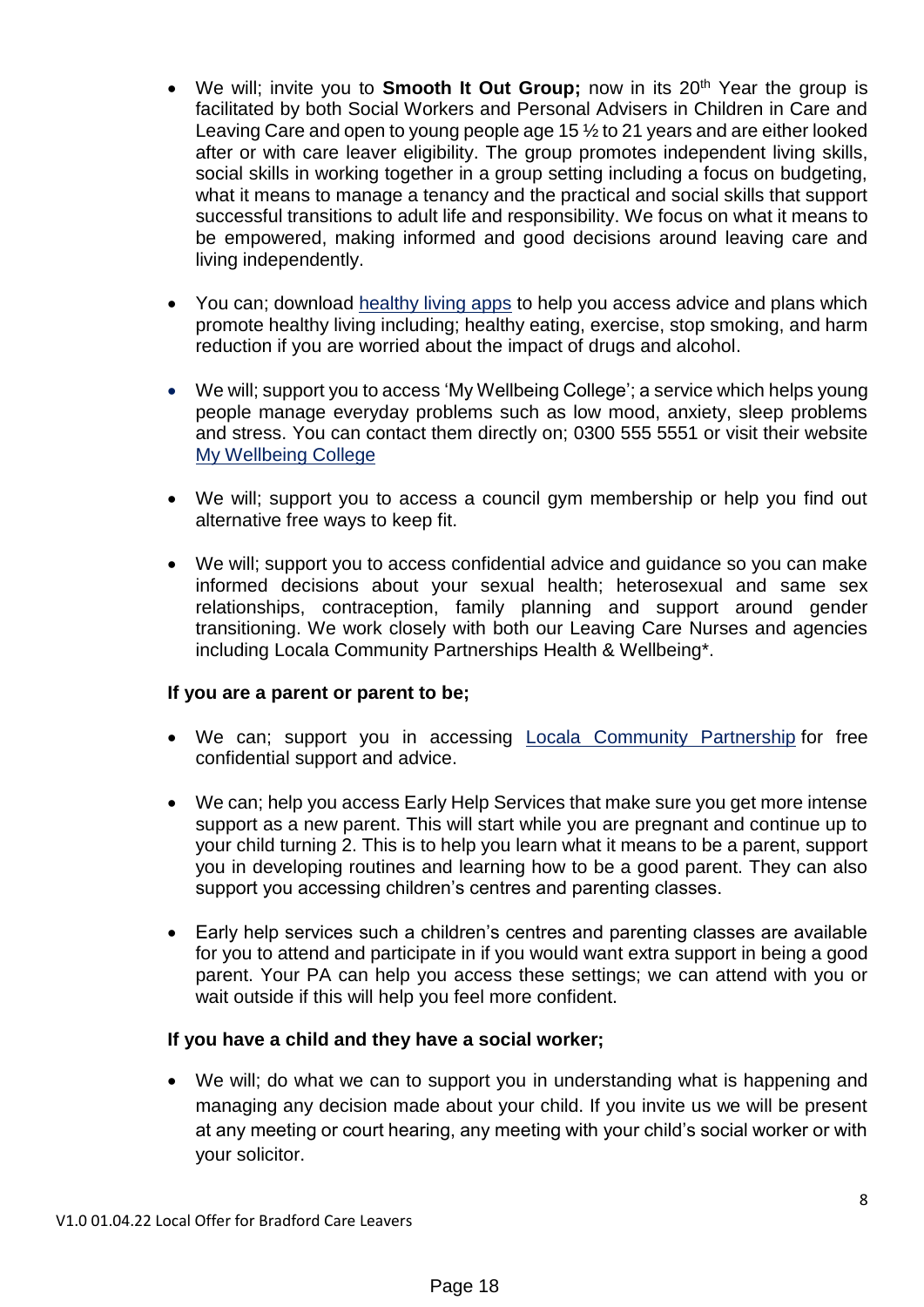# **Top Tips;**

 *'Talk about any worries early with someone you know will listen and work out a plan that will work for you' (YP, CiC Council)*

# 4.2 Preparation for Working Life; Education, Employment and Training

In Bradford; we want all of our young people to have the opportunities to achieve their goals. We know that education, skills and employment can increase and improve your experiences whether your goal is to be financially independent, career orientated or to make friends in a new environment, we know it's not a one size fits all journey.

We will offer you;

- Information, Advice and Guidance (IAG) from our dedicated Personal Advisers and colleagues within the Virtual School including routes into employment which might include traineeships and apprenticeships
- Preparation for interviews; from mock questions with your Personal Adviser, support to access online resources and if you need it, a clothing grant to make sure you feel at your best
- Help with writing your CV and in accessing specialist careers support via Skills House Bradford (formally known as Connexions) - [Skillshouse](https://www.skillshouse.co.uk/support-for-young-people/)
- [LCEP;](https://kickstart.campaign.gov.uk/) Leaving Care Employment Programme; the programme offers 12 months paid work experience for 25 hours a week over a 12 month period within the family firm (Bradford Council). is extended to our young people to allow 12 month paid work opportunities in the district and within Bradford Council- just ask your Personal Advisor for more information.
- If you are eligible; support to access the 16-19 Learning Bursary\* from your education or training provider so you can purchase the equipment you might need or pay for travel costs to your course.
- Support you to access [Bradford Vibe at Forsters College.](https://www.fenews.co.uk/skills/vibe-youth-hub-sees-its-grand-launch/) Bradford Vibe is a community initiative led by the Department for Work and Pensions, hosted by Bradford College and supported by a wide variety of services all under one roof. It supports 18-25 year-olds who have multiple barriers to gaining employment and are receiving benefits.
- Traineeships; are an exciting way to achieve your qualifications whilst learning on the job and can be a stepping stone into an apprenticeship. Your Personal Adviser can link you with local learning providers including [Qube Learning](https://www.qube-learning.co.uk/) to find the pathway in the industry you are interested.
- Apprenticeships; start at Level 2 up to degree level, where you can undertake work based learning alongside study. You will be paid as part of your apprenticeship and can find out more via [Apply Apprenticeship.](https://www.gov.uk/apply-apprenticeship) You will also be eligible for a one off grant of £1000 [Apprenticeships Bursary-for Care Leavers.](https://www.gov.uk/government/publications/apprenticeships-bursary-for-care-leavers/apprenticeships-care-leavers-bursary-policy-summary)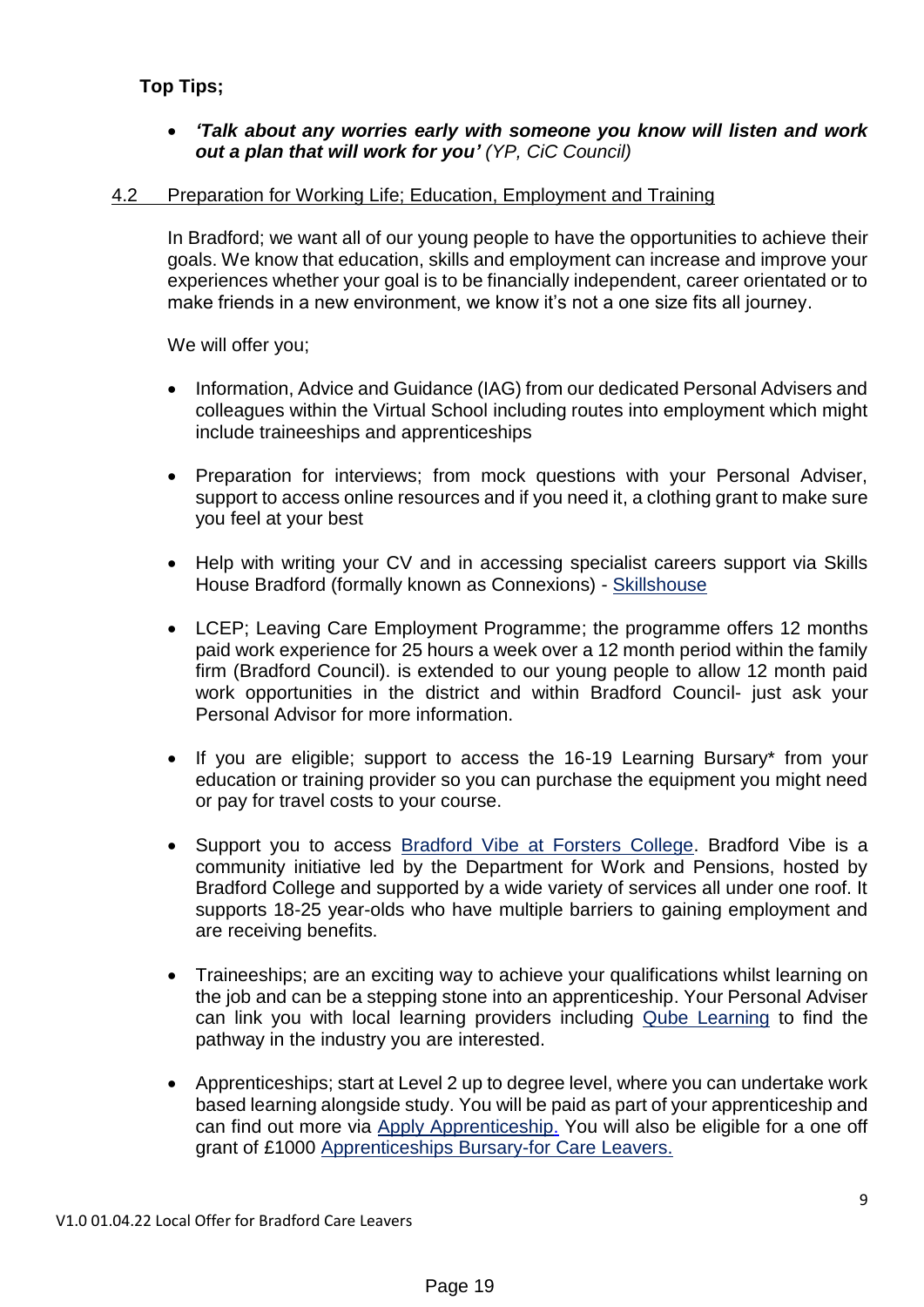come along with you to open days and job fayres so you can find out what opportunities might be in your reach and build on your confidence in speaking with potential employers

*\*Care leavers are a priority group for the 16 to 19 Bursary Fund administered by FE colleges, which pays a bursary of up to £1,200 a year to support vulnerable young people to participate in education or if over 19 the discretionary bursary for costs associated with your course*

# **If your path takes you to University;**

- support you if you choose to study higher education alongside your employment or whilst remaining in your own accommodation.
- help you navigate Student Finance and whether your chosen Higher Education establishment offers anything further for students who are also care leavers.
- help you decide on the right affordable university/ student accommodation, and if needed where you will stay in the holidays.
- assist you with a bursary of £2000\* to help with the costs of books and materials spread over the length of your course.

*\*The HE Bursary can be paid termly, annually or as a lump sum at the end of the course depending on your individual circumstances and needs. We offer financial support for one course of higher education. This will be paid in the same way as National Funding, e.g. the length of the course (plus one extra year if required]*

 If you are a Qualifying young person; you are entitled to an assessment of your needs, to establish whether you require advice and assistance to maximise your right to national grants, bursaries and student loans. Where, following assessment, support is identified as required over a period of time, a plan will be completed to outline the support to be provided. As a Qualifying young person, you will not, as a right, be entitled to higher education financial support such as the student bursary or accommodation fees.

# **Top Tips**

 *'Speak to your PA, I didn't even realise what opportunities or what was available until we started talking about it. I got help to prep for my interview. Take every opportunity you can, I'm now planning on going down to Number 10!'* (YP; Leaving Care Apprentice Personal Adviser)

# 4.3 Emotional and Behavioural Development- Relationships and Important People

Having positive and healthy friendships and relationships are important to everyone. Positive relationships help you to build secure attachments, develop self-confidence, self-esteem and self-reliance and contributes to a strong sense of identity and belonging and the feeling of being valued for who you are.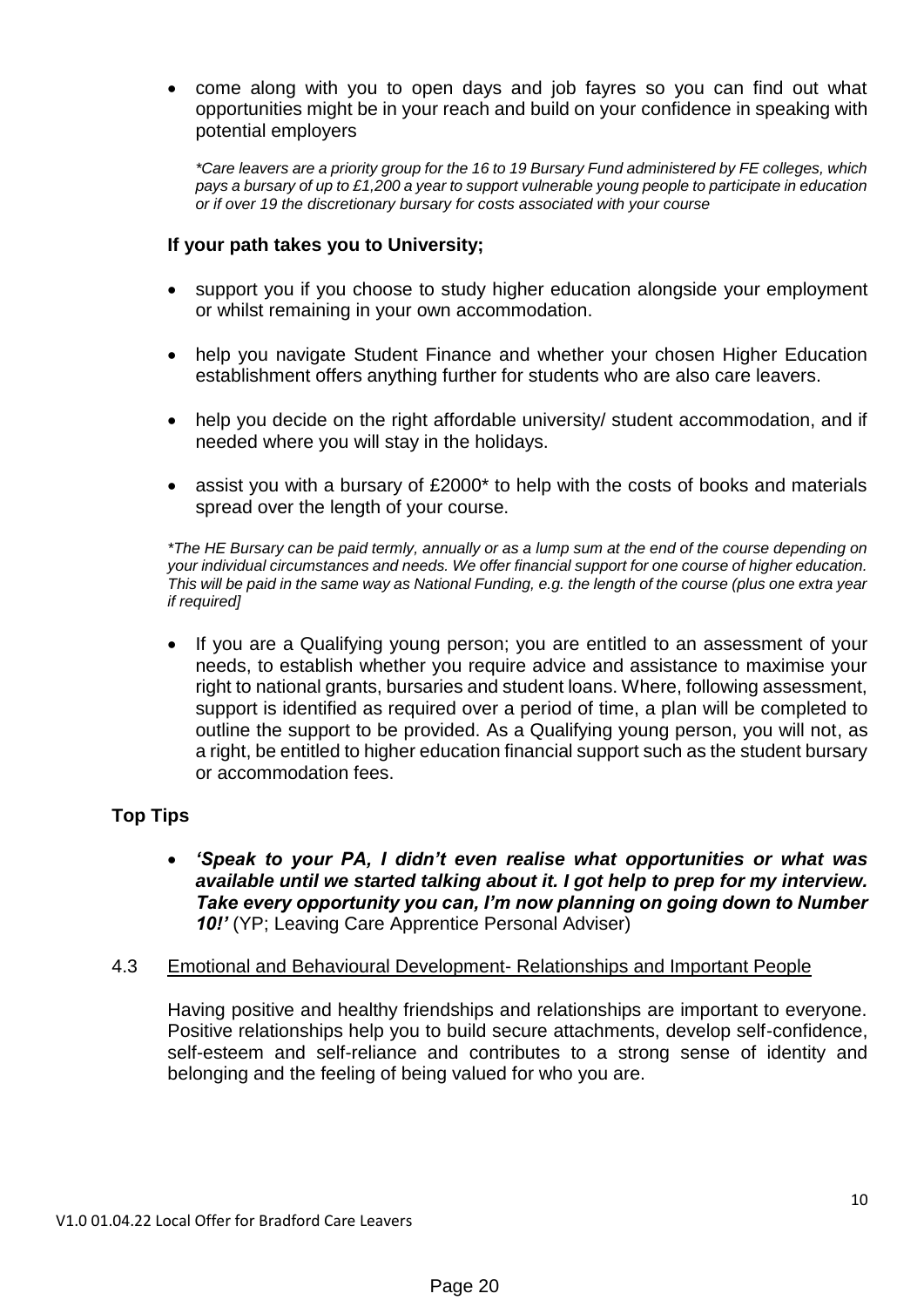Positive relationships include traits such as: -

- Kindness
- Mutual respect
- Trust
- Honesty
- Feeling safe from harm
- Feeling valued
- Support
- Empathy (listening and understanding each other)

The sense of being part of a community helps us to feel like we belong, to feel safe and secure. To support this, we will;

- listen to who is important to you in your life.
- Support you to find opportunities to build on your friendships and networks so you are not alone- this might be through opportunities of work experience or education or helping you explore your hobbies and interests.
- be open and honest if we are worried about people in your life and talk to you about what support you might need to feel safe and in control.
- Help you connect with family and link with the Red Cross if you have had to leave your home country and separated from your family
- If you move home, we will work with you to figure out the area and how you can get involved in the community whether it is making new connections and friendships or seeking out new experiences
- You might even be interested in ['start something yourself'](https://www.bradford.gov.uk/youth-info/leisure-and-community/do-it-yourself/). There are many opportunities for [volunteering](https://www.bradford.gov.uk/youth-info/volunteering/volunteering/) at home or abroad. As well as helping other people, you can gain skills and experience which can promote confidence, build friendships and may prepare you for work. If you are interested in volunteering or getting involved in mentoring, please speak with your Social Worker or Personal Advisor.

# **Top Tips;**

- **'***Step outside of your comfort zone, it can be terrifying at first but it has made such a difference. I have made so many really good friends for trying something new'* (YP; Leaving Care Apprentice Personal Adviser)
- 4.4 Identity- celebrating who you are and making sure you have your important documents

Being care experienced is just one part of who you are. We want to support and celebrate your identity and understand what makes you, you. This will include;

 Listening and respecting your experiences and journey. We won't make assumptions about your identity and will ask you what you want us to know and what support you need from us.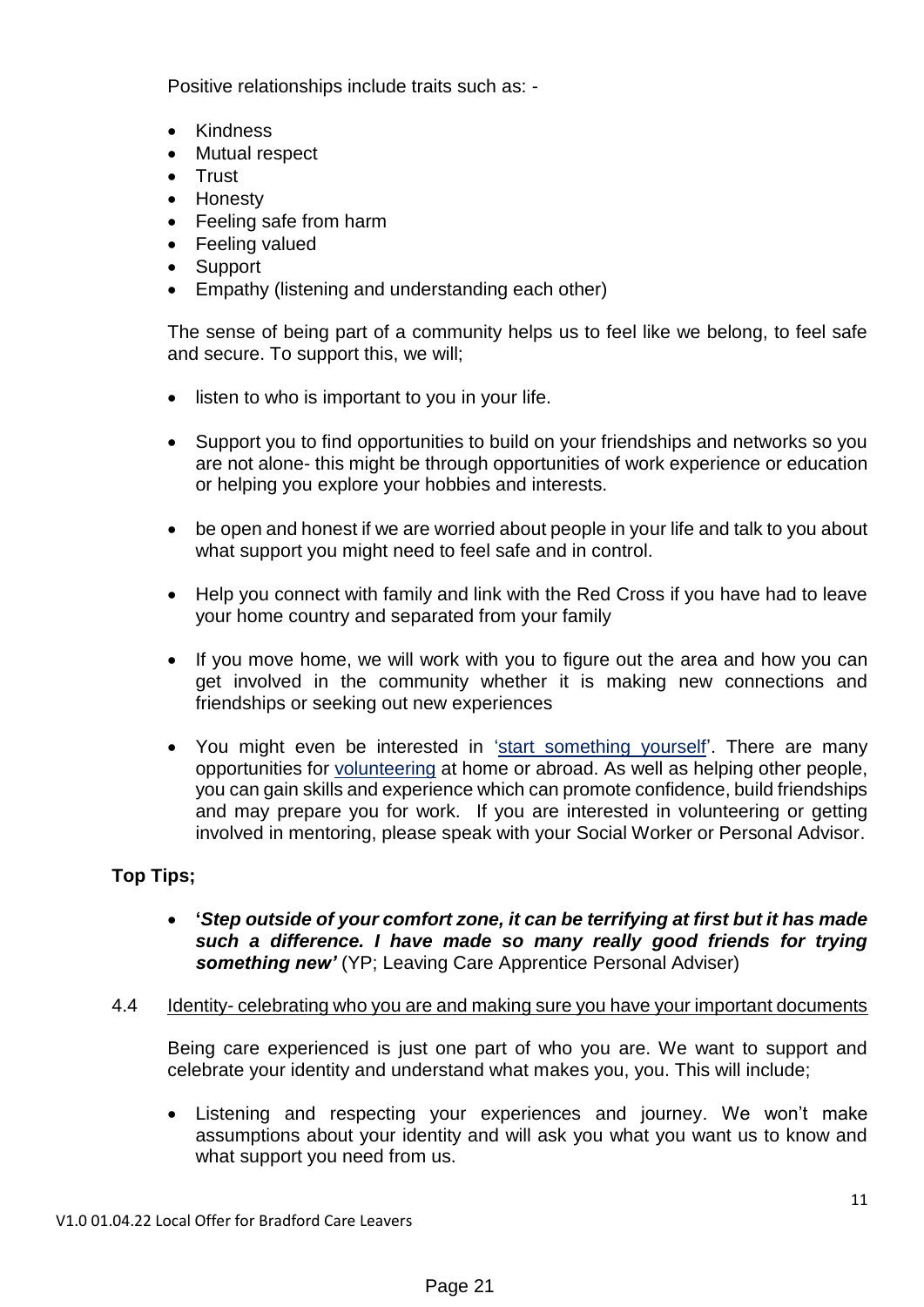- Get to know your faith and practices; and have regard when we are planning time to spend with you; for example, if you are observing Ramadan
- Celebrate religious festivals and support you to link with faith networks in your area
- If you are a part of the LGBTQ+ community; you can come and join our Leaving Care Group for informal chat and a coffee- just speak to your Personal Adviser who will link you with the group

We know how important it is to have key documents to make sure life runs as smoothly as possible. This is why we will make sure;

- when you are 16 we will apply for your **National Insurance Number (NI/ NINO)**; this is needed when you start work to make sure you are paying the right national insurance and tax; everyone who works in the UK needs one. Your National Insurance pays for things like the NHS, your state pension but also goes to support people who may need to apply for Universal Credit (UC). If you need to apply for UC in the future, you will also need to have your NI number.
- purchase for you your **first adult passport**; a passport verifies your country of citizenship, it serves as legal photo ID and might be needed if you are applying for jobs, it's also needed if you want to travel abroad. If you are unable or do not want a passport we will support you to obtain an alternative form of photographic ID.
- support you to **open a Bank Account**. The benefits of having a bank account include having a debit card so you don't have to find a cash machine, receiving money such as wages, bursaries or benefits, paying your bills and keeping track of your money.
- access to the **Participation Forum (Your Voice)** whether this is as an active member or simply being informed about matters which might impact you or young people after you. You may wish to influence change and be involved in discussion and debate which takes place via a range of forums such as activities, trips, focused groups.

#### 4.5 Money Matters

In Bradford; we want our young people to aspire to be financially independent; we also know that this can take time and it can be tough starting out.

If you are 16 and 17 years old and living in semi-independent or independent living, we will help you begin to learn about your increasing financial responsibilities by paying you a weekly Income Maintenance Allowance which is above the Universal Credit payment (£65/week). We will try to help you financially including;

- Making sure you know what you are entitled to (See Finance Guide Table)
- support you to budget your priority payments such as bills, meal planning and household essentials so you can maximise this payment.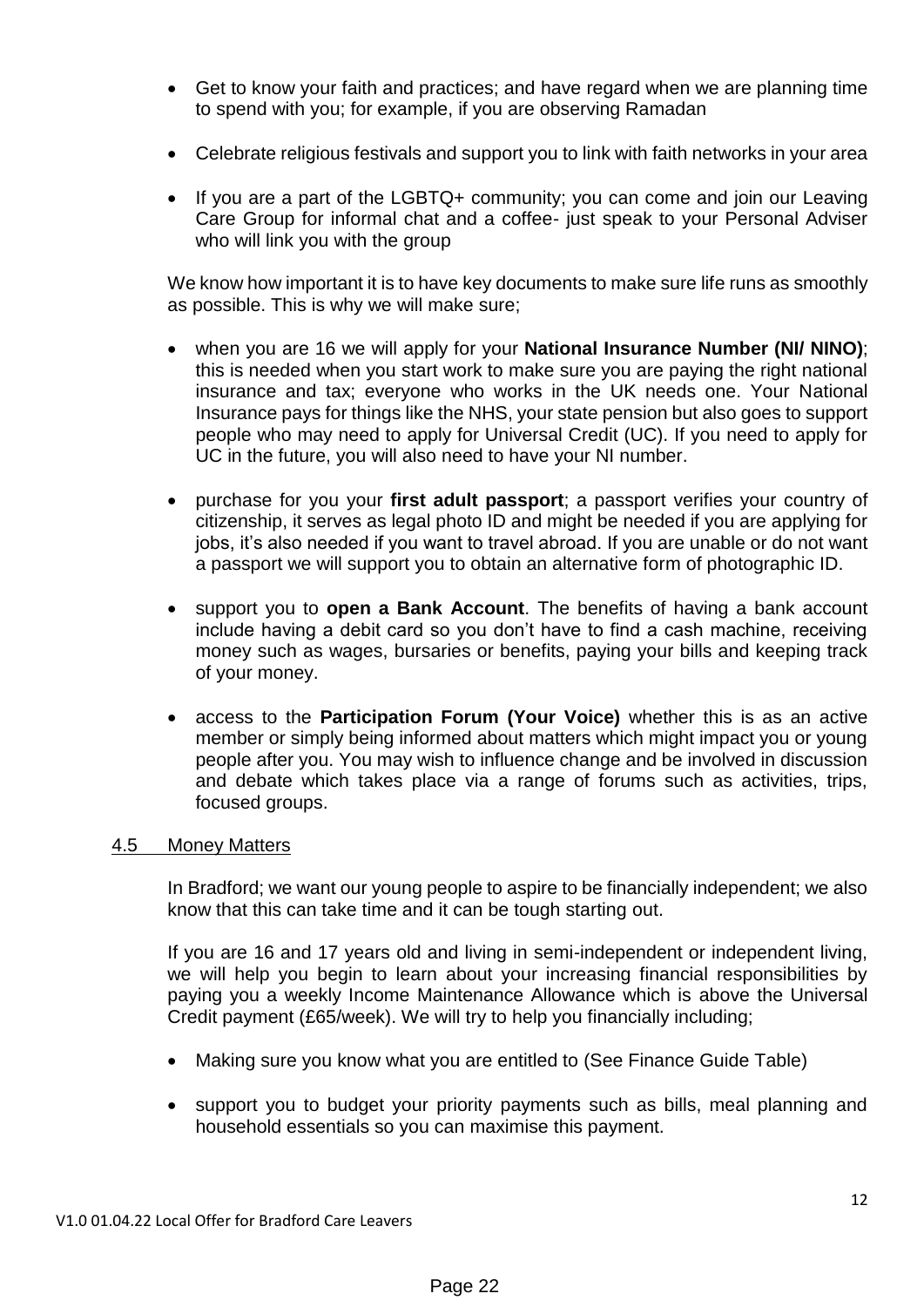- Whilst aged 16 and 17 years we will pay for your rent costs if you are living in a place which we have agreed.
- help you understand how you might maximise your income by undertaking further education, apprenticeships or employment and what the potential could look like.
- support you to access your children's Independent Savings Account (ISA) set up in your name by the department of education (DfE).
- help you arrange to open a bank account and learn about the different payment methods that might suit your circumstances.
- When you are ready to move in to your first independent tenancy we will support you to make sure you have all of the essential items using you Setting Up Home grant and a moving in kit.
- **•** Between your 18<sup>th</sup> and 25th birthday we will pay your Council Tax wherever you choose to live in the UK
- celebrate your birthday with a gift or voucher for as long as you are in touch with the service
- celebrate important religious festivals for example Christmas or Eid with a gift or voucher for as long as you are in touch with the service
- If you are ready and prepared and have worked out your budget plan; we will assist you with starting your driving journey by funding your starter driving lessons (up to £250) and will pay for your first driving theory test and first driving practical test.
- If you are involved in participation work and helping us to make positive changes to your Leaving Care service (for example; helping with recruiting our staff) we will pay you for your time and contribution.

# **Top Tips:**

 **'***If you need help reach out. There is a way out of debt but you need a plan and everything that felt was building up for so long was not so bad once I had my plan that my PA helped me with.'* (YP; Leaving Care Apprentice Personal Adviser)

# 4.6 Where you live

In Bradford; we will encourage you to stay in care until you are 18. Many young people still live at home with their families at this age. Your Social Worker and Personal Advisor will make sure you have the right information and advice at the right time to help you plan and prepare for where you are going to live. This might involve;

• If you are living with your foster family, you might both want to consider staying put. This arrangement allows you to stay with your carer beyond your 18<sup>th</sup> birthday and up to your 21<sup>st</sup> birthday if this is the right thing for you both.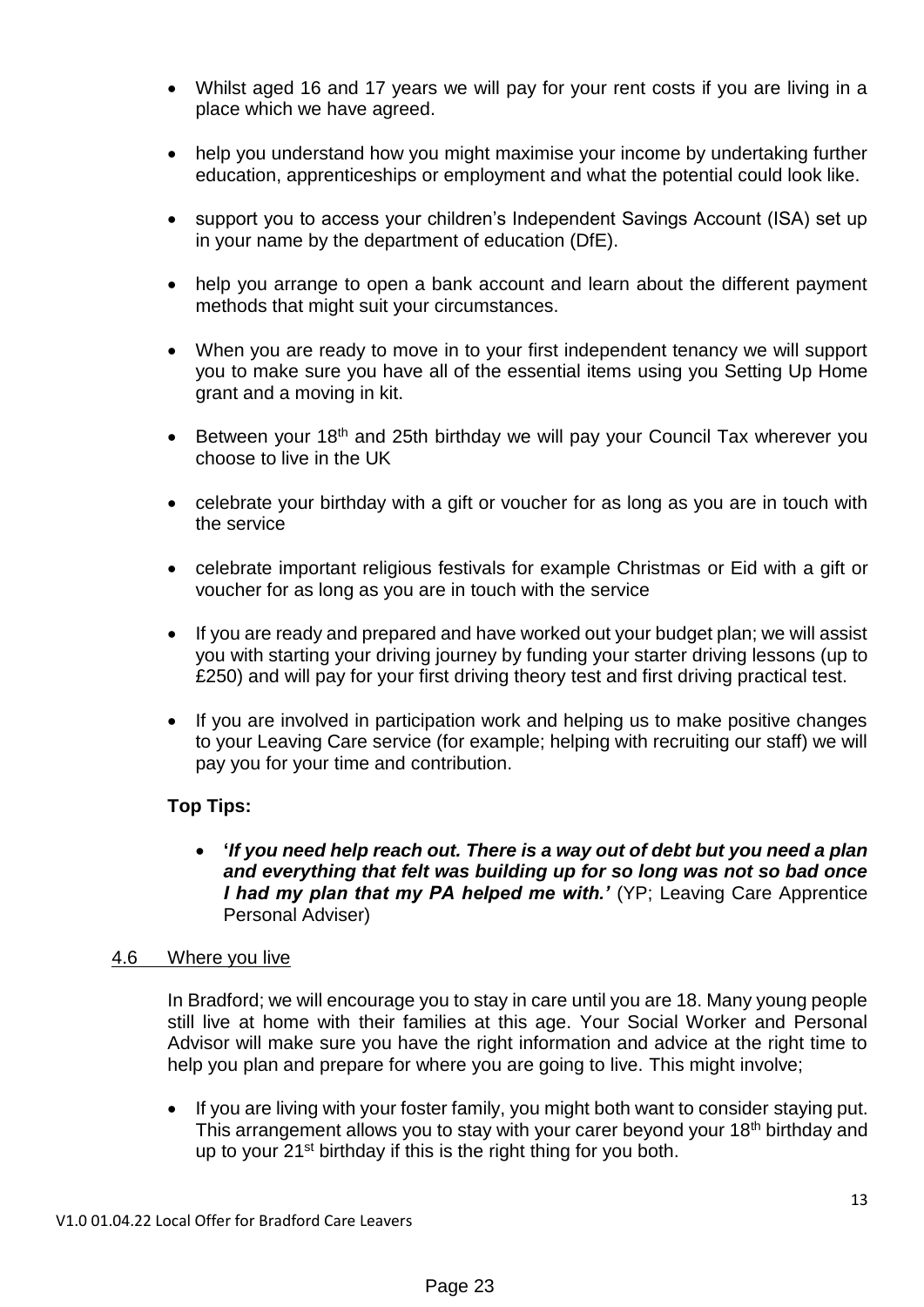- If you are living in a residential home, you might want to consider Staying Close. This arrangement allows you to be in reach of your residential home and the people that have supported you, in your own place for as long as you need support, and up until 25 years if this is right for you.
- If you live in semi-independent accommodation; we will advise you on the range of accommodation and support in your reach and the steps you need to take when you are assessed and ready to apply for Priority Status with Bradford Homes and In-Communities.
- help you furnish your first home using your Setting Up Home Grant and how to get the best value out of this.
- give you practical assistance to decorate your home
- provide New Home Kits when you move for the first time into your own place in addition to your Setting Up Home Grant
- Support, advice and guidance in knowing your priority payments
- If you are still in education or not yet working when you move to your first place, we will support you to make an early application for Universal Credit (up to 28 days before your 18th birthday) and as long as you do what you need to do we will bridge any delay in your first payment so you do not start adult life in debt.
- Support if things don't work out and you find yourself in a crisis or emergency situation; we will work alongside colleagues in Bradford Homes to make sure you have somewhere safe whilst we help you work out a plan.

# **Top Tips**

- *Start the conversation early; it doesn't mean you will be moving on but knowing what the future holds means we can talk through any worries and make sure you have the right support at the right time.*
- *Be involved in tailoring your support plan; if you are worried about how to check the meter or how to top up, let's walk this through until you are confident*
- *If you are unsure who you would go to if you lose your keys; let's make sure that this is included in your plan*

# 4.7 Practical and Other Skills

Before you are ready to leave care; it's important that you feel equipped with the know how (and who to contact if that doesn't work out). This happens in lots of different ways at home and in school from learning to manage time, routines at home such as keeping your place tidy, to skills you need for later in life such as navigating social situations, or knowing which is the best electric tariff for your household needs. Wherever you live, we all have corporate parenting responsibilities to help get you ready. This might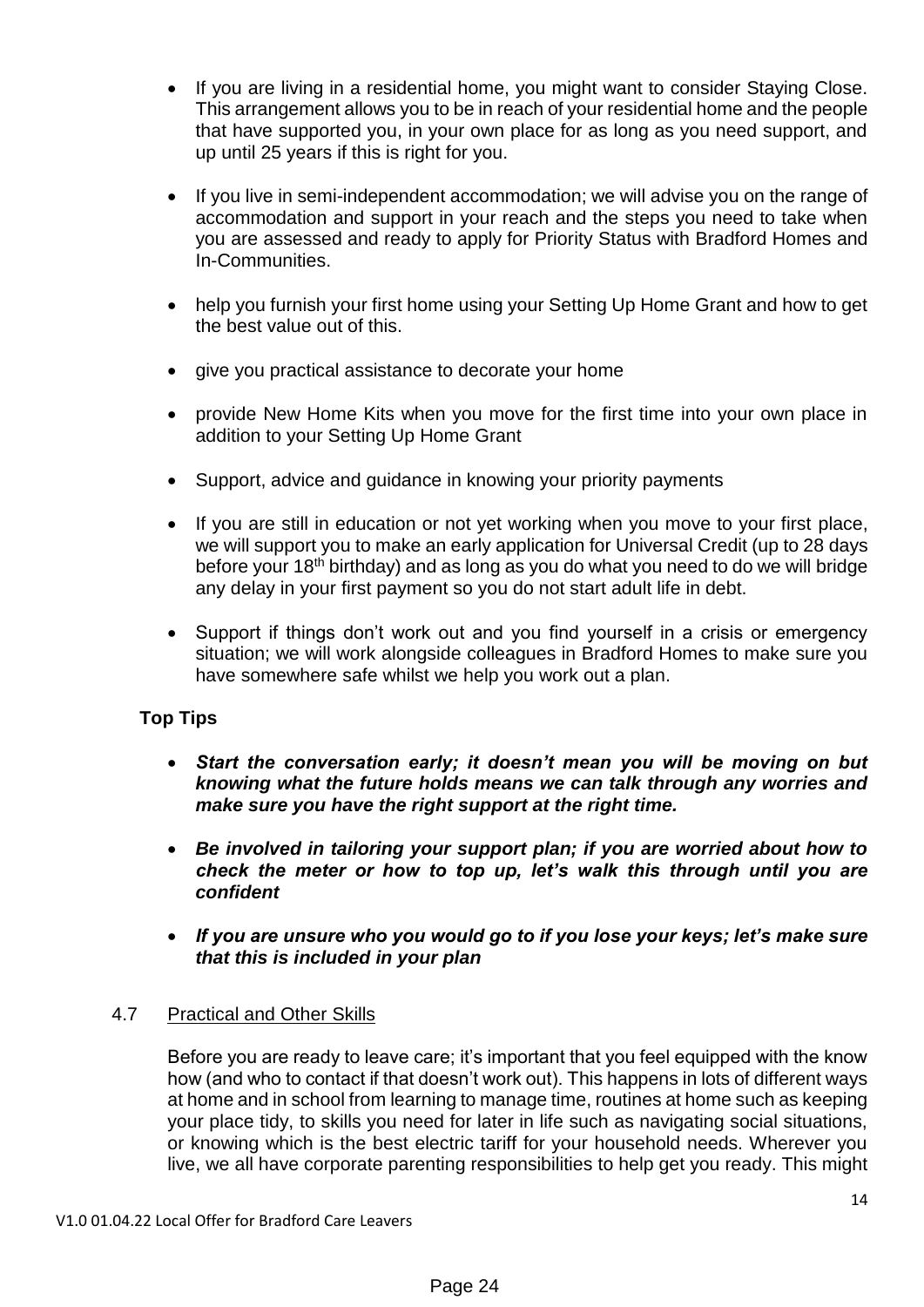be through independent living skills programmes, or just day to day help and support which we can capture in your Pathway Plan. There are some other ways to help guide you;

- Groups and activities led by Leaving Care or our partners (such as Supper Club and Smooth it Out)
- Accredited Independent Living Skill modules with Jumpstart
- The *[Stepladder of Achievement Programme](https://www.sharefound.org/stepladder)*; which *'provides both life skills and financial resources in order to enhance the capability and prospects of children and young people in care, who are likely to have experienced an unpredictable education.'*

# **5 Youth Justice Services, Probation and Prison**

If you find yourself in trouble you may need to work with the Youth Justice Service or Probation Service. There are ways we can support you including;

 working with these organisations to make sure you are supported and helped. There are dedicated workers who understand what it is to be looked after or a care leaver and can offer support accordingly (we will ask your consent)

If you have been remanded or are under sentence in Prison;

- Wherever possible we will work with you to make sure your custody officers know you are a care leaver. While they can't make concessions to your stay they will keep an extra eye on you to make sure you are ok. They will make sure your Personal Adviser gets to visit on a family visit as opposed to a legal visit and we will make sure we work with you and your offender manager to make sure you get what you need inside to support your development and that you have a well-planned discharge where all your needs are met when you leave custody.
- We will write to you between visits
- If you haven't already we will assist you to make a Bradford Homes application and request your Priority 1 Status is applied and if appropriate make referrals for Intensive Housing Management (IHM) support
- If you leave custody after your  $25<sup>th</sup>$  birthday and still have remaining Setting Up Home Allowance; we will save this for you to access on your release.

# **6 Next Steps and Turning 21**

As you approach your 21<sup>st</sup> birthday your Personal Adviser will talk to you about whether you feel you would need and benefit from support from your Leaving Care service beyond your birthday. Your Pathway Plan may continue and might look at certain things that are important for you or might cover all areas. You are entitled to a named Personal Adviser up to your 25<sup>th</sup> birthday if you still need support from the service.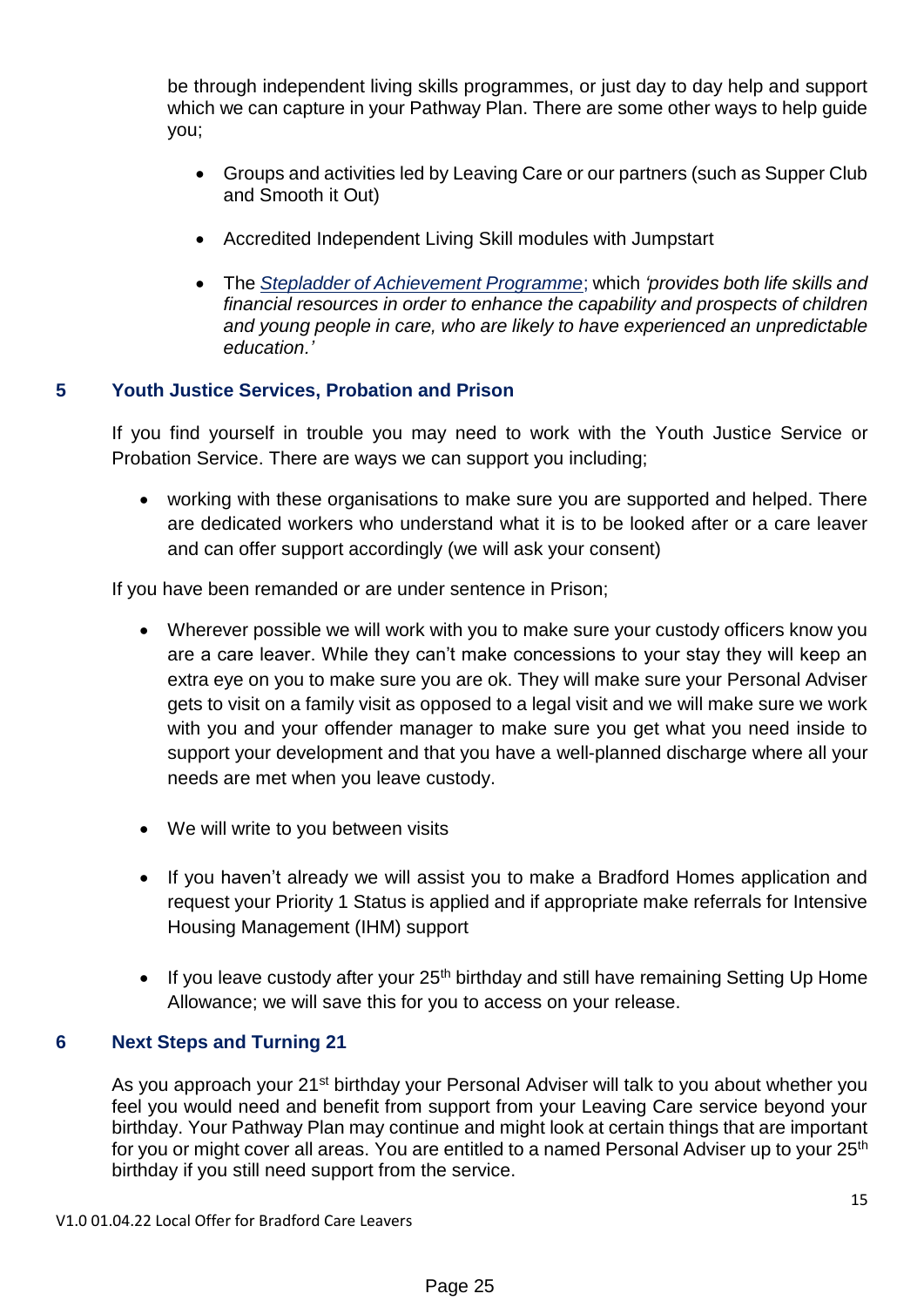If you decide that you do not want support after your  $21<sup>st</sup>$  birthday; but later change your mind or find that you are struggling, you can simply contact the service where we can support in assessing your needs and if appropriate restarting your Pathway Plan.

You will continue to be exempt from Council Tax up to your 25<sup>th</sup> birthday regardless of whether you still need a Leaving Care Service.

# **7 Turning 25 'Always Here'**

There is no age limit to when you might need support or a familiar face to call upon. You won't have a Pathway Plan but we will have an open door for you to get in touch and let us know how life is going. This might be a special event like a wedding or starting a family. It might be for something trickier like coming out of custody or struggling with money. As your corporate parent we are still here to help you and will offer advice and guidance to help you find your way.

# **8 Participation (Your Voice)**

We have three forums where children and young people can participate to be heard and influence change.

Your Voice (16-25) forum will be run every two weeks (alternately); these will be interactive sessions. One aspect of the session will be the development of Corporate Parenting workshops to be held 4 times a year. There will also be information sharing sessions to support children and young people's knowledge on why social workers and partner agencies do what they do. Children and young people will also be involved in wider consultation to contribute to the development of services for children and young people.

The forums will lead 4 Corporate Parenting events a year ensuring that matters that affect children and young people in care and leaving care are raised and discussed with those who can influence how Bradford Childrens Services are run.

The forums will undertake commissioned work that enables the voice of the child to be integrated into service delivery. This involves the forums developing ideas and projects that will improve the lives of children and young people in care and care leavers. The forums will also listen to ideas about how we can improve how adults work with children in care and care leavers.

The forums will get involved in training (this includes student social workers at University, newly qualified social workers and foster carers), interviews of staff entering social care (at all levels) and other processes where the voice of the child or young person is needed to improve service delivery.

The forums will send out a Newsletter quarterly to children and young people in care. The Newsletter is called – Your Participation News.

You can be an active member attending forums or you can simply be a member, receiving news and participating in different activities.

For Further information, contact: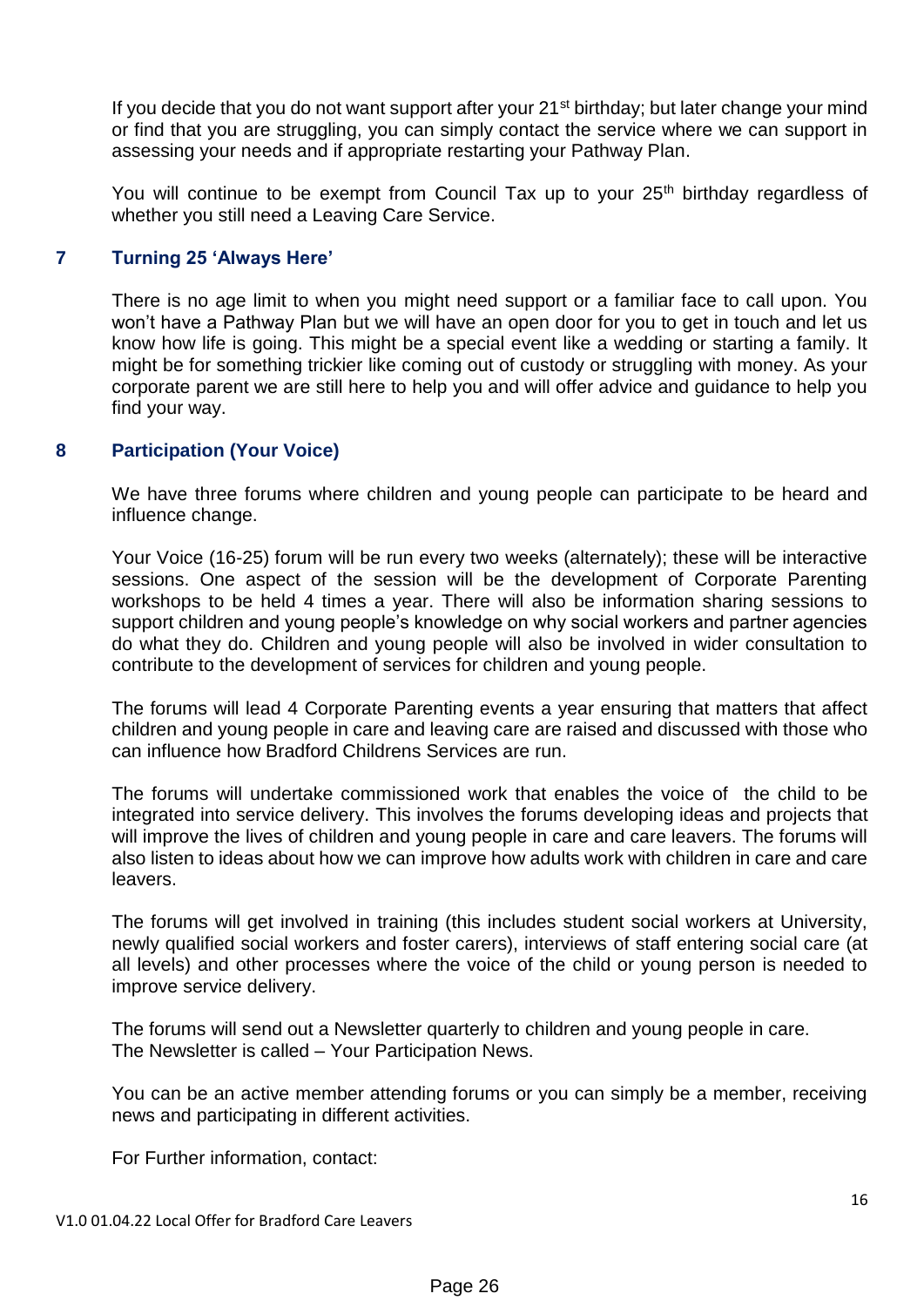Emily Rhodes – Participation Coordinator: 07582 102 355 Mick Nolan – Participation Officer: 07977 235 992 There is an email for all communications: [CiCCQueries@bradford.gov.uk](mailto:CiCCQueries@bradford.gov.uk)

# **9 Comments, Complaints and Compliments**

We always try to give a high standard of service. But there will be times we do not agree with each other or where you are unhappy with the service you have received. When this happens you might want to talk to someone you trust who might be able to sort out the problem.

You are allowed to tell us if you are not happy and if necessary make a complaint if you are not satisfied with the support you are getting or feel that you have not been listened to.

In the first instance, you might talk to your Personal Advisor, Social Worker or the Team Manager. They will try to sort out your complaint as most complaints can be resolved quickly at this stage.

If you are still unsatisfied, or if the problem reoccurs you can contact the complaints team via; [comments, complaints and compliments](https://www.bradford.gov.uk/compliments-and-complaints/childrens-social-care/how-to-make-a-comment-or-complaint-about-childrens-services/).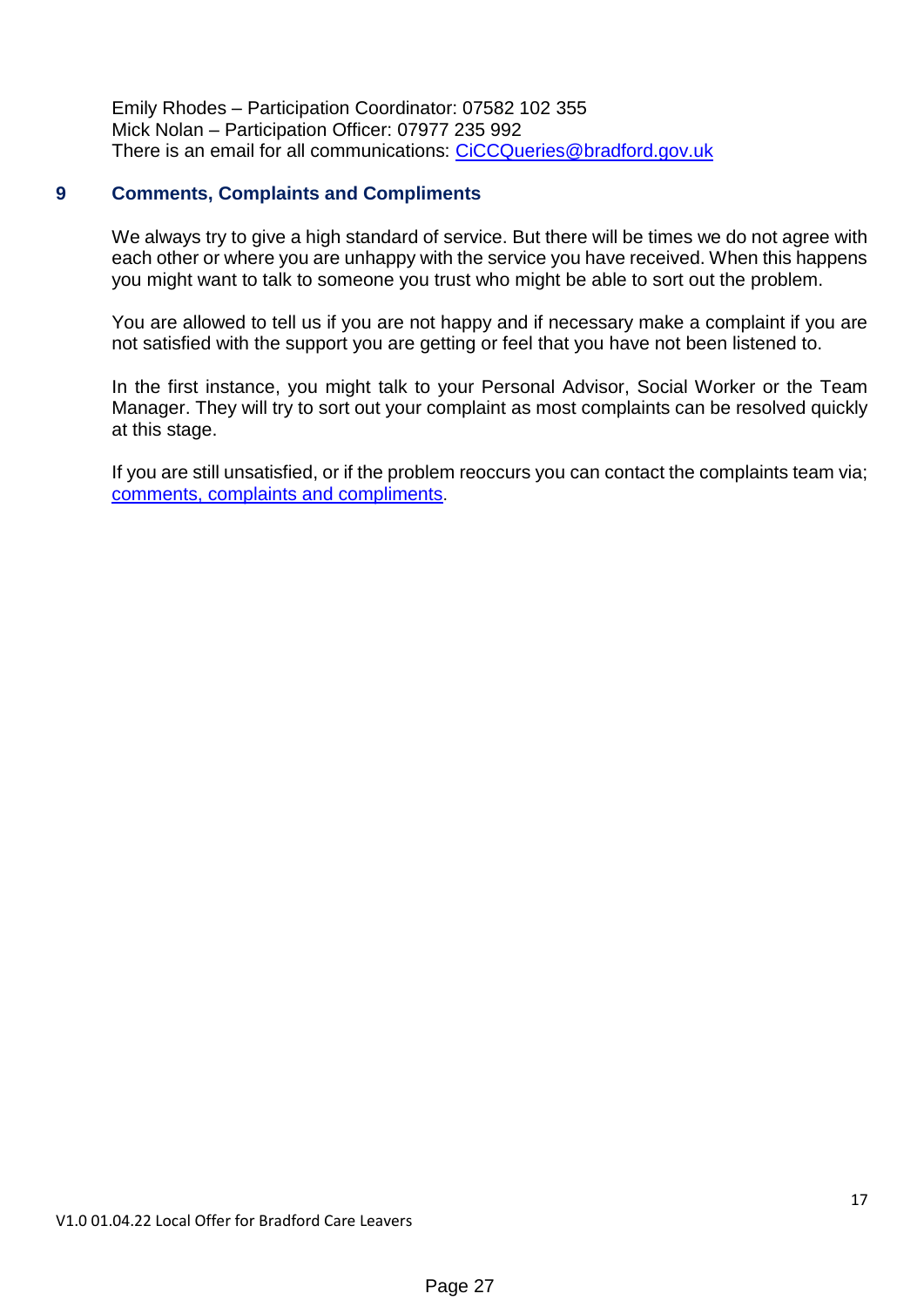# **Who can Help?**

# Key Contacts for the Leaving Care Service;

| 4 <sup>th</sup> Floor           | <b>Odsal Resource Centre</b> | <b>Shipley Office</b> |
|---------------------------------|------------------------------|-----------------------|
| <b>Sir Henry Mitchell House</b> | 6 Odsal Road                 | 2 Well Croft          |
| 4 Manchester Road               | <b>Bradford</b>              | <b>Shipley</b>        |
| <b>Bradford</b>                 | BD6 1AT                      | <b>BD18 3QH</b>       |
| BD5 0QL                         |                              |                       |
| 01274 435833                    | 01274 436760                 | 01274 437123          |
|                                 |                              |                       |

Strategic Director, Marium Haque; [talktomarium@bradford.gov.uk.](mailto:talktomarium@bradford.gov.uk)

# Health and Development;

- [Give us a Shout](https://giveusashout.org/)
- [Youth in Mind](https://youth-in-mind.org/)
- [Health and relationships pages](https://www.bradford.gov.uk/youth-info/health-and-relationships/health-and-relationships/)
- I GBTQ+ Youth in Care
- [Sexual Health for under 25's](https://www.locala.org.uk/your-healthcare/sexual-health/young-people-under-25/bradford/)
- [SH24](https://sh24.org.uk/) (free and discreet STI testing for young people over the age of 16 years)
- [Health and Relationships](https://www.bradford.gov.uk/youth-info/health-and-relationships/health-and-relationships/)
- [Need to talk to someone?](https://www.bradford.gov.uk/youth-info/health-and-relationships/need-to-talk-to-someone/)
- [Are you drinking enough water](https://www.bradford.gov.uk/youth-info/health-and-relationships/are-you-drinking-enough-water/)
- [Eat better, looked better and feel better](https://www.bradford.gov.uk/youth-info/health-and-relationships/eat-better-look-better-and-feel-better/)
- [Eating Disorders](https://www.bradford.gov.uk/youth-info/health-and-relationships/eating-disorders/)
- [Vegetarians and Vegans](https://www.bradford.gov.uk/youth-info/health-and-relationships/vegetarians-and-vegans/)
- [Worried about your weight](https://www.bradford.gov.uk/youth-info/head-space/worried-about-your-weight/)
- [Personal Hygiene](https://www.bradford.gov.uk/youth-info/health-and-relationships/personal-hygiene/)
- **•** [Female Genital Mutilation](https://www.bradford.gov.uk/youth-info/keeping-safe/female-genital-mutilation/)
- [STI clinics fears and myths](https://www.bradford.gov.uk/youth-info/health-and-relationships/sti-clinics-fears-and-myths/)
- [Most Common Sexually Transmitted Infections](https://www.bradford.gov.uk/youth-info/health-and-relationships/most-common-sexually-transmitted-infections/)
- [Sexual Health Clinics](https://www.bradford.gov.uk/youth-info/health-and-relationships/sexual-health-clinics/)
- [Contraception](https://www.bradford.gov.uk/youth-info/health-and-relationships/contraception/) / [Condoms](https://www.bradford.gov.uk/youth-info/health-and-relationships/condoms/)
- [Gay or straight?](https://www.bradford.gov.uk/youth-info/head-space/gay-or-straight/)
- [Illegal Drugs](https://www.bradford.gov.uk/youth-info/health-and-relationships/illegal-drugs/)
- [Drugs used in sports and fitness](https://www.bradford.gov.uk/youth-info/head-space/drugs-used-in-sports-and-fitness/)
- [Headspace](https://www.headspace.com/)
- [Child and Adult Mental Health Service \(CAMHS\)](https://www.bdct.nhs.uk/camhs-services-offer/)
- NHS 111
- [Find a Dentist](https://www.nhs.uk/service-search/find-a-dentist)
- [Emergency Dentist](https://www.nhsemergencydentist.co.uk/#:~:text=For%20a%2024%20hour%20dentist%20you%20should%20call,treatment%20you%20should%20call%20111%20to%20seek%20advise)
- Samaritans can also provide emotional support and can be contacted on 01274 547 547 or emailed [jo@samaritans.org](mailto:jo@samaritans.org)
- For urgent mental health support, you can contact First Response Crisis Service 24hours a day on 0800 952 1181.

Drug and alcohol services for young people: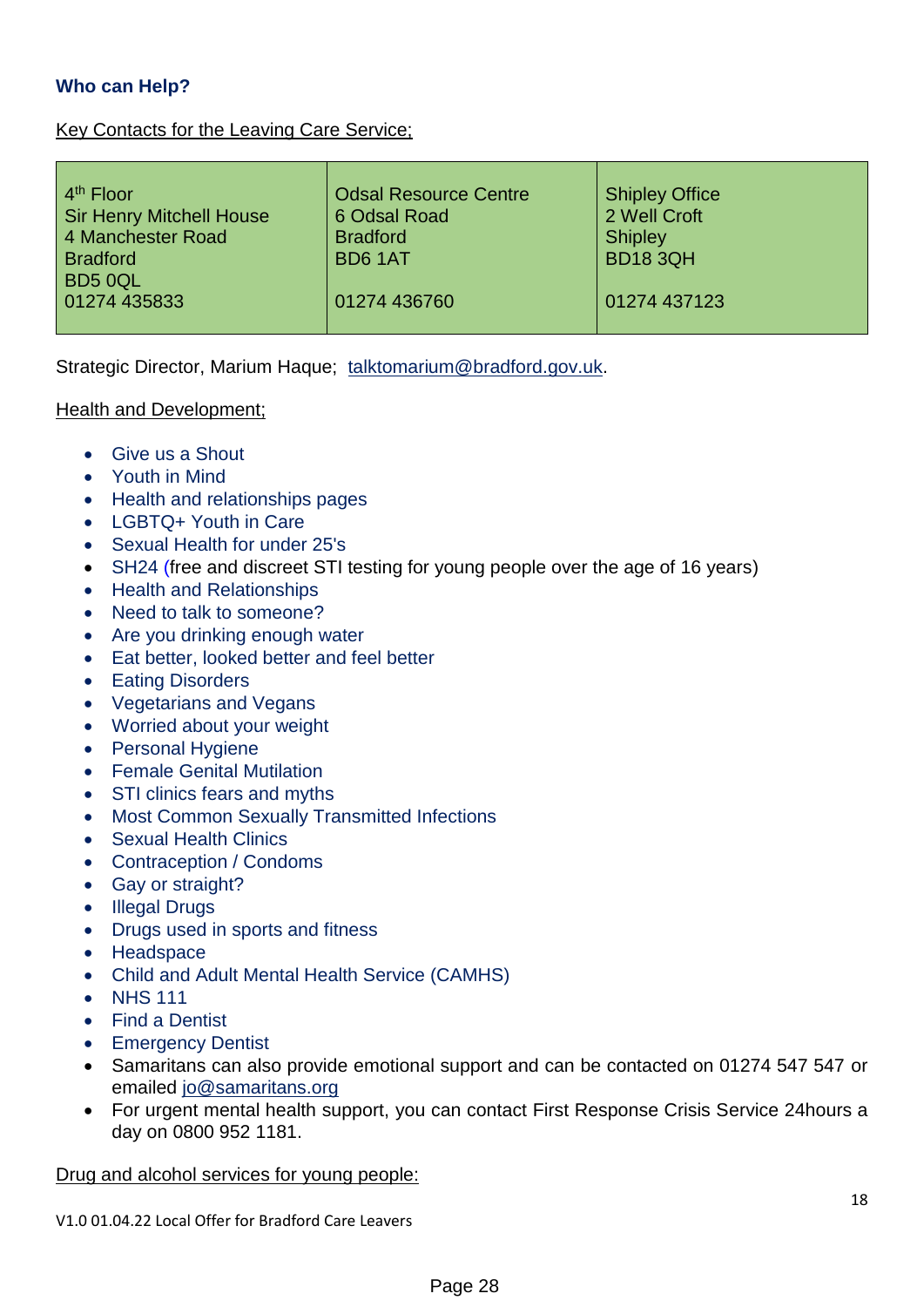- [Bridge](http://thebridgeproject.org.uk/) 01274 723863
- [Project 6](https://project6.org.uk/keighley/) 01535 610180
- [Bradford's Stop Smoking Service](https://www.bradford.gov.uk/health/improve-your-health/how-can-i-quit-smoking/) 01274 437700
- [Change Grow Live](https://www.changegrowlive.org/new-directions-bradford)
- [Frank](https://www.talktofrank.com/) offers honest and confidential information about drugs Phone: 0300 123 6600 E-mail:- [frank@talktofrank.com](mailto:frank@talktofrank.com) (there is also an anonymous enquiry form online)

# Education, Employment and Training

- SEND
- EHCP
- [Employment, Education and Training](https://www.bradford.gov.uk/youth-info/employment-education-and-training/employment-education-and-training/)
- [Getting Advice on Employment, Education and Training](https://www.bradford.gov.uk/youth-info/employment-education-and-training/getting-advice/)
- [Education, Employment and Training Equal opportunities](https://www.bradford.gov.uk/youth-info/employment-education-and-training/equal-opportunities/)
- [Employment Education and Training -](https://www.bradford.gov.uk/youth-info/employment-education-and-training/your-options/) Your Options
- [Need a CV](https://www.bradford.gov.uk/youth-info/employment-education-and-training/need-a-cv/)
- [Apprenticeships and Training](https://www.bradford.gov.uk/youth-info/employment-education-and-training/apprenticeships-and-training/)
- [Your Rights on Training Programmes](https://www.bradford.gov.uk/youth-info/employment-education-and-training/your-rights-on-training-programmes/)
- [Part-time or Holiday Employment](https://www.bradford.gov.uk/youth-info/employment-education-and-training/five-ways-to-secure-a-holiday-or-part-time-job/)
- [Looking for a job](https://www.bradford.gov.uk/youth-info/employment-education-and-training/looking-for-a-job/)
- [The Duke of Edinburgh's Award](https://www.bradford.gov.uk/youth-info/leisure-and-community/the-duke-of-edinburghs-award/)
- [Outward Bound](https://www.bradford.gov.uk/youth-info/leisure-and-community/outward-bound/)
- [Raleigh International](https://www.bradford.gov.uk/youth-info/leisure-and-community/raleigh-international/)
- [How to make a good first impression](https://www.bradford.gov.uk/youth-info/employment-education-and-training/how-to-make-a-fantastic-first-impression/)
- [Care to Learn -](https://www.gov.uk/care-to-learn) GOV.UK is for young parents aged 19 years or under and they provide funding to support with child care costs whilst you study
- [Drive Forward Foundation](https://driveforwardfoundation.org/) offers support to young people with education, employment and training - Phone: - 0207 620 3000 E-mail:- [info@driveforwardfoundation.org](mailto:info@driveforwardfoundation.org)

# Healthy Relationships

- [Say No, Mean No](https://www.bradford.gov.uk/children-young-people-and-families/get-advice-and-support/say-no-mean-no/)
- [Safety Net Kids website](http://www.safetynetkids.org.uk/)
- [ChildLine website](https://www.childline.org.uk/)
- [NSPCC website](http://www.nspcc.org.uk/)
- Bullving UK website
- [Child Exploitation and Online Protection website](http://www.ceop.police.uk/)
- [Keeping Safe](https://www.bradford.gov.uk/youth-info/keeping-safe/keeping-safe/)
- [Bullying UK](https://www.bullying.co.uk/) 0808 800 2222 [askus@familylives.org.uk](mailto:askus@familylives.org.uk)

# Community and Interest

- [Youth Centres](https://www.bradford.gov.uk/youth-info/leisure-and-community/youth-centres/)
- **.** [Libraries](https://www.bradford.gov.uk/libraries/find-your-local-library/find-your-local-library/)
- [Visitor Information Centres](https://www.visitbradford.com/visitor-information-centres.aspx)
- [Leisure and Community](https://www.bradford.gov.uk/youth-info/leisure-and-community/leisure-and-community/)
- [Travel and Transport](https://www.bradford.gov.uk/youth-info/travel-and-transport/travel-and-transport/)
- [Discount Travel Cards](https://www.bradford.gov.uk/youth-info/travel-and-transport/discount-travel-cards/)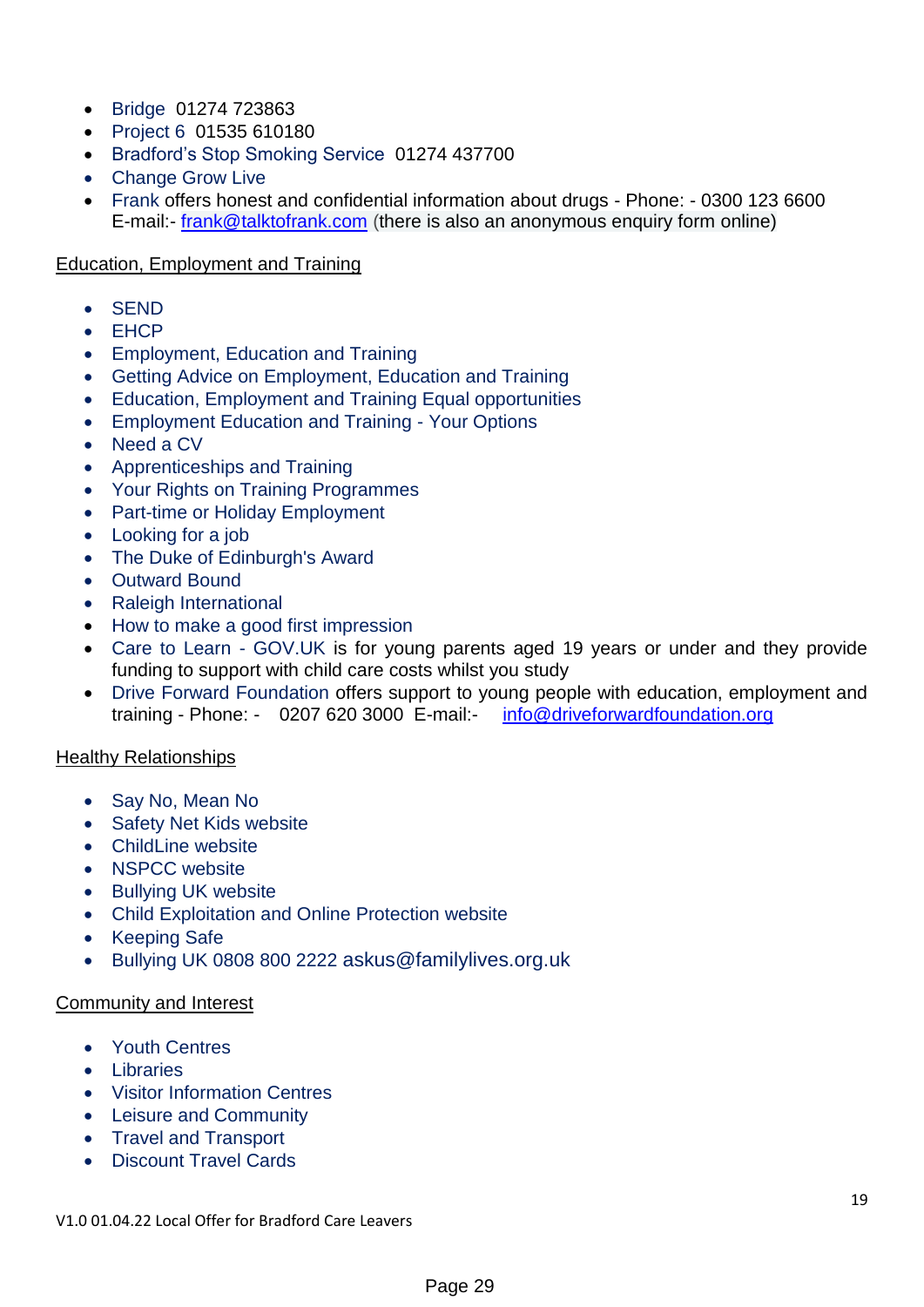- [You and Your Rights](https://www.bradford.gov.uk/youth-info/you-and-your-rights/you-and-your-rights/)
- [How organisations use your personal information](https://www.bradford.gov.uk/youth-info/you-and-your-rights/how-organisations-use-your-personal-information/)
- [Privacy Policy](https://www.bradford.gov.uk/youth-info/you-and-your-rights/privacy-policy/)
- [How to negotiate](https://www.bradford.gov.uk/youth-info/head-space/how-to-negotiate/)
- [Youth Hostels](https://www.bradford.gov.uk/youth-info/leisure-and-community/youth-hostels/)
- [Silent 999 calls what you need to do](https://www.bradford.gov.uk/youth-info/keeping-safe/silent-999-calls-what-you-need-to-do/)
- [Youth Info | Bradford Council](https://www.bradford.gov.uk/youth-info/youth-info/)

# Finances

- [Money and Benefits](https://www.bradford.gov.uk/youth-info/money-and-benefits/money-and-benefits/)
- [Rees Foundation](https://www.reesfoundation.org/) offers information, advice, financial support and help finding a community of people who are care experienced. Rees provides a range of useful extra services that anyone with care experience can take advantage of including a peer network, opportunities, sign posting, a crisis fund, and various other things - Phone: - 0330 094 5645 - E-mail: [contactus@reesfoundation.org](mailto:contactus@reesfoundation.org)

# **Housing**

- [Housing-help / Homelessness](https://www.bradford.gov.uk/youth-info/housing-help/homelessness/)
- [Housing](https://www.bradford.gov.uk/youth-info/housing-help/housing-what-you-need-to-know/)
- [How much is the rent](https://www.bradford.gov.uk/youth-info/housing-help/how-much-is-the-rent/)
- [Life and independence skills](https://www.bradford.gov.uk/youth-info/life-skills/life-and-independence-skills/)

# Other forms of support for Care Leavers

- [Become](https://www.becomecharity.org.uk/) is a national charity which works to improve the care system and support young people. Their mission is to provide help, support and advice to children in care and young care leavers so that they can take control of their lives and unleash their potential. They want you to reach your dreams through recognising your abilities - Phone: - 0800 023 2033 Freephone number (lines open Monday-Friday 10.30am-3pm) - E-mail: [advice@becomecharity.org.uk](mailto:advice@becomecharity.org.uk)
- [Capstone Care Leavers Trust](https://www.capstonecareleaverstrust.org/) awards grants to people aged 17-25 years who have been in Local Authority care in England or Wales and are in need. The CCLT also offers advice and guidance to young people to help reduce their experience of social exclusion and enhance their life chances. Capstone Care Leavers Trust will consider awarding grants for:
	- Further and Higher Education courses
	- Training courses
	- Laptop
	- Travel costs to place of study/training
	- Driving lessons subject to meeting criteria
	- Practical Driving Test
	- Household goods Sofa, cooker, fridge, freezer, washing machine, bed, wardrobe etc.

Phone: - 0121 374 2601 - E-mail:- [info@capstonetrust.org](mailto:info@capstonetrust.org)

- [Catch22](https://www.catch-22.org.uk/offers/looked-after-children-and-care-leavers/) supports care leavers in the transition from care to independence. They can support with:
	- Alternative education provision
	- Support for children who go missing and/or experience sexual exploitation
	- Skills development programmes such as the National Citizen Service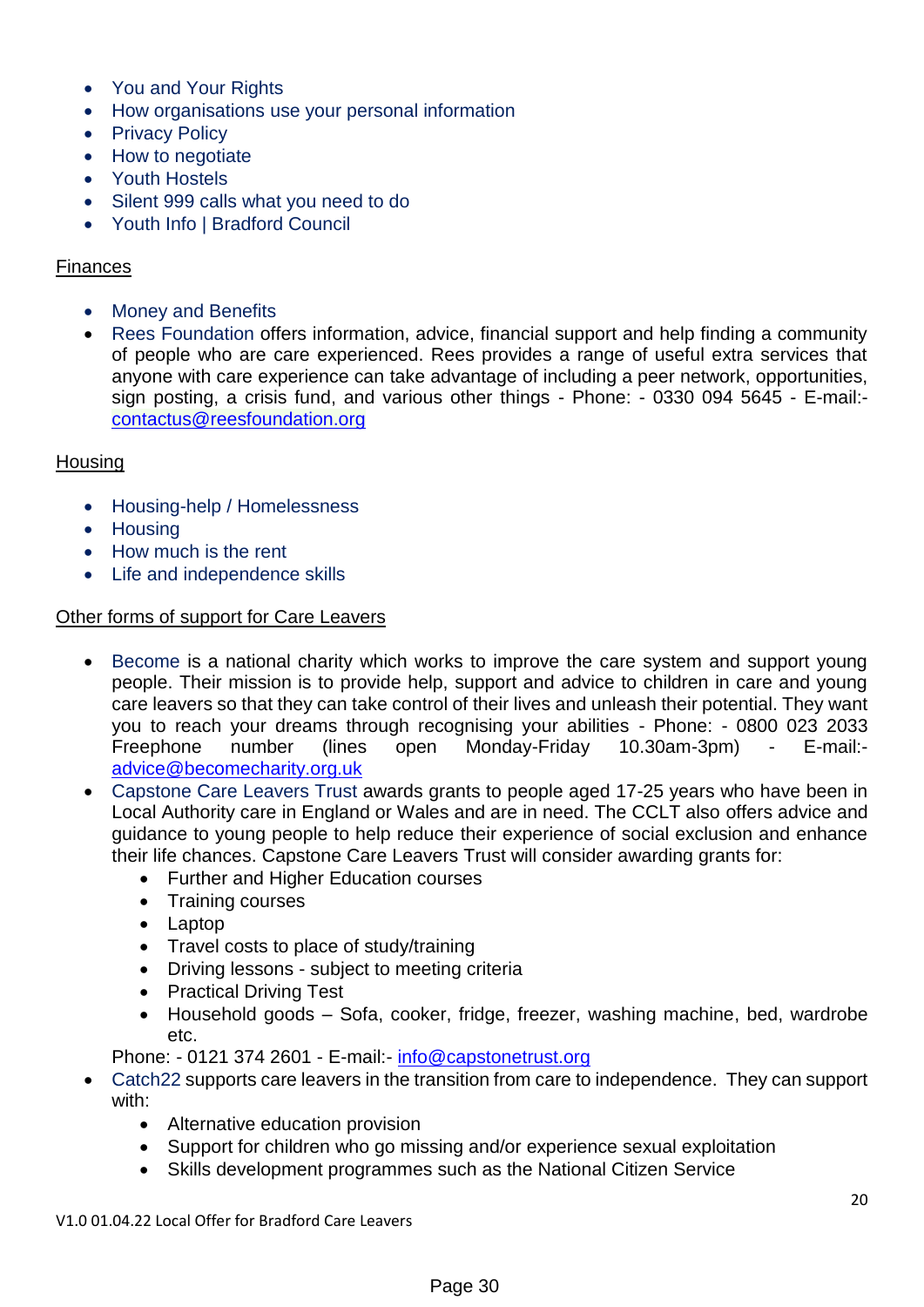- Housing support and a peer landlord scheme
- Apprenticeships and employability services, including Care2Work
- Engagement within prison or youth offender's institutes
- [Childline](https://www.childline.org.uk/?gclsrc=aw.ds&&gclid=EAIaIQobChMI2ZyhtMCw8wIV0NPtCh3B4AcdEAAYASAAEgIz4fD_BwE&gclsrc=aw.ds) is there to help anyone under 19 in the UK with any issue they're going through. You can talk about anything. Whether it's something big or small, their trained counsellors are there to support you - Phone: - 0800 1111
- Family Lives [Parenting and Family Support](https://www.familylives.org.uk/) Phone: 0808 800 2222 Parentline (lines open Monday-Friday 9-9, Weekends 10-3) - E-mail:- [askus@familylives.org.uk](mailto:askus@familylives.org.uk)
- [Bradford Maze](https://localoffer.bradford.gov.uk/service/731-bradford-maze) is a Domestic Abuse Prevention Programme (DAPP) and is aimed at heterosexual adult men, aged 22 +, who are using any form of domestic abuse in their intimate relationships. There is also a Young Man's Group Work Programme for 16 to 21 year old men - Phone: - Rosie Taylor 01422 386 544/ 07821 315 126
- Migrant Children's Project could offer asylum seeking care leavers with indefinite leave to remain help with home fees and advice and guidance in respect of their immigration matters - Phone: - 0207 636 8505 - E-mail:- [mcp@coramclc.org.uk](mailto:mcp@coramclc.org.uk)
- [Relate](https://www.relate.org.uk/) offers counselling relating to relationships, sex life, parenthood, and family life -Phone: - 0300 100 1234
- [Shelter](https://www.shelter.org.uk/) can support with any issues around housing or homelessness. They can offer legal advice and help with challenging housing authorities. They can help if you have nowhere to sleep, might be homeless soon, if you have somewhere to sleep, but nowhere to call home or, if you are/could be at risk of harm - Phone: - 0808 800 4444 (weekdays 8-8 and weekends 9-5)
- [Bradford Counselling Services](https://bradfordcounsellingservices.org.uk/) supports people throughout the Bradford District to access the counselling support they need by offering therapeutic services to help individuals explore and cope with a range of emotional issues. They work with adults, young people and children from the age of 16 upwards, providing up to 12 sessions of counselling. Our funded services provide free counselling to people who live in Bradford District - Phone: - 01274 733 080 - Email:[-info@bradfordcounsellingservices.org.uk](mailto:info@bradfordcounsellingservices.org.uk)
- [The Care Leavers Association](https://www.careleavers.com/) bring together the voices and experiences of care leavers to support care leavers of all ages, improve the current care system and change for the better society's perception of people in care - Phone: - 0161 826 0214 - E-mail: [info@careleavers.com](mailto:info@careleavers.com)
- [The Children's Society](https://www.childrenssociety.org.uk/information/young-people) offer services across the country and have professionals ready to listen to how young people are feeling. After talking things through and getting some advice, young people will be in a better place to make changes. They cover a range of issues such as situations like living with an alcohol-dependent parent, feeling too anxious to leave the house, stressed at school, worried about getting mixed up in drugs, they will work with young people to get them through it -
- Phone: 0300 303 7000
- [The Clothing Bank](https://theclothingbank.org.uk/) provide free clothing to those who need them and they are discreet, quick and efficient - Phone: - 07949 591852 (Emergency support line) - E-mail: [info@theclothingbank.org.uk](mailto:info@theclothingbank.org.uk) (there is also an enquiry form on the website)
- [The Mix](https://www.themix.org.uk/) provides free, non-judgemental and confidential legal advice and support for young people under 25 via online, social and mobile - Phone: - 0808 808 4994
- [The Prince's Trust](https://www.princes-trust.org.uk/) offers support to prepare young people for work, and help in gaining employment. They can help with developing skills and confidence, getting a taste of new industries or in gaining some solid work experience. They can offer development awards to fund training - Phone: - 0800 842 842
- [Turn 2 Me](https://turn2me.ie/?gclid=EAIaIQobChMIj7OFs8aw8wIVwp7tCh0t8wALEAAYASAAEgJNL_D_BwE) hosts online support groups on anxiety, suicidal thoughts & feelings, depression, stress management and general mental health issues. Sessions need to be booked on line,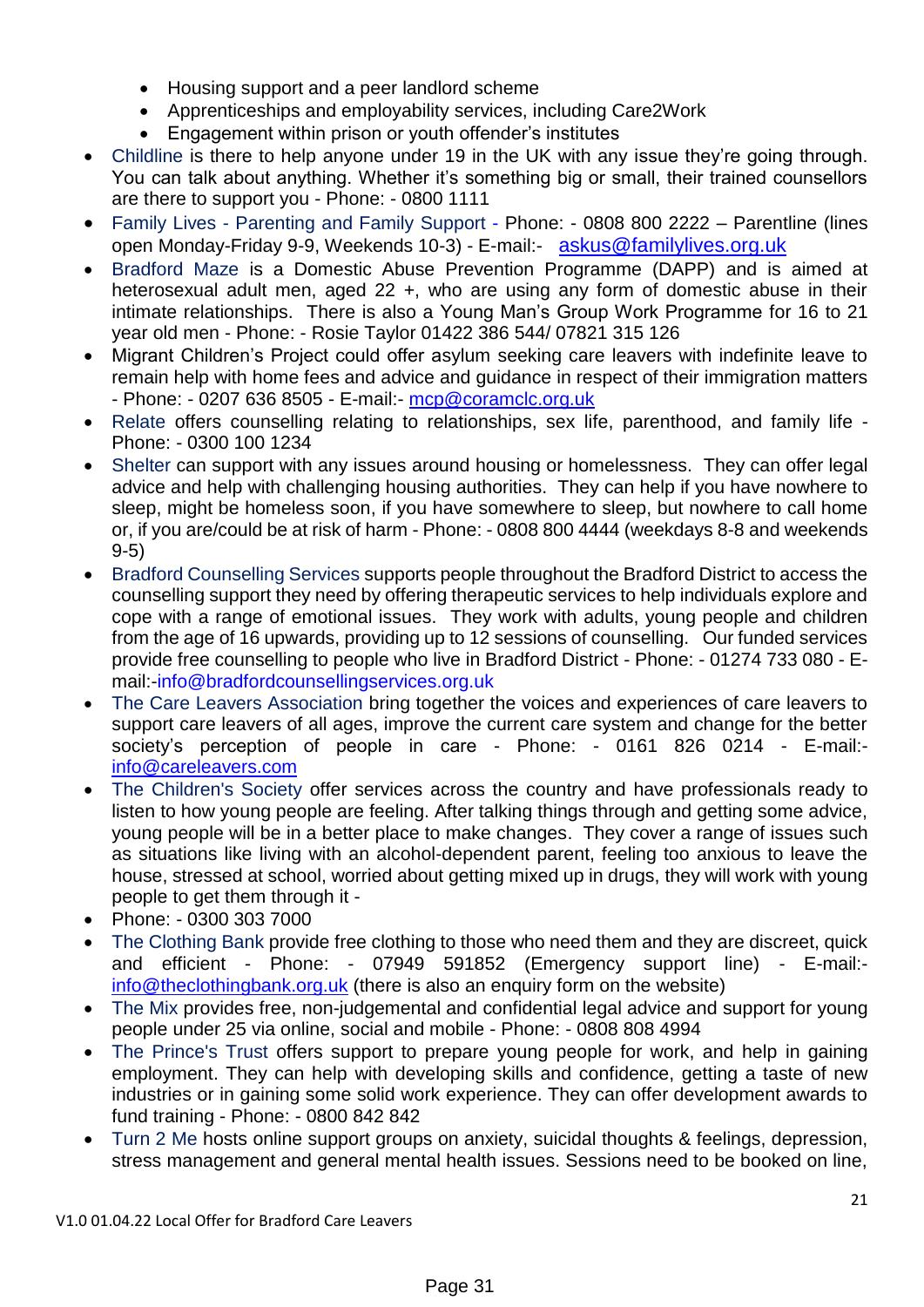are run by qualified professionals who ensure every member is respected and heard and are completely free.

- [Unite Foundation](http://www.unitefoundation.co.uk/get-a-scholarshiphttps:/thisisusatuni.org) offers a scholarship to ensure you have a place to live whilst at university leaving you free to study, meet new people and plan your career. They will help you settle in, keep in touch with you and offer you extra opportunities for enjoyment or employment throughout your studies. The eligibility criteria are: -
	- Aged 25 or under
	- A care leaver or estranged from your
	- family
	- Starting or studying your first
	- undergraduate degree
	- Holding UK home fee status
	- Applying to/studying at a partner
	- university

Phone: - 0117 302 7073 - E-mail:- [info@unitefoundation.org.uk](mailto:info@unitefoundation.org.uk)

 [Young Minds](https://www.youngminds.org.uk/) support young people with their mental health and offer support to both the young people themselves and their families – Text YM to 85258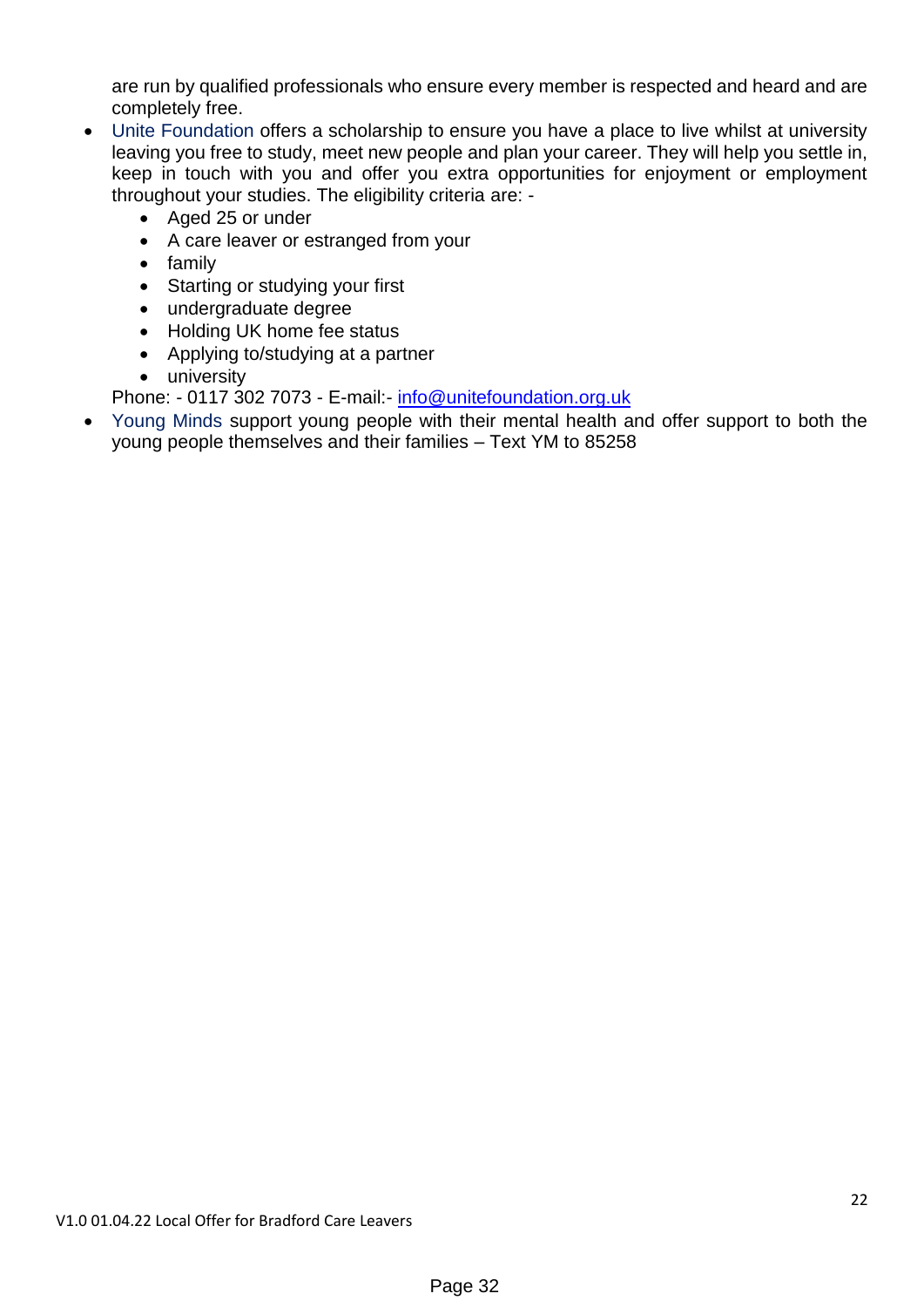# **Financial Offer**

|                                                                                             | <b>Eligible</b>                                          | <b>Relevant</b>                                         | <b>Former Relevant</b>                                      | <b>Former Relevant 21+</b>                                              | Qualifying<br>(discretionary<br>payments based on<br>assessment of need<br>only) |
|---------------------------------------------------------------------------------------------|----------------------------------------------------------|---------------------------------------------------------|-------------------------------------------------------------|-------------------------------------------------------------------------|----------------------------------------------------------------------------------|
| <b>Setting Up Home</b><br><b>Allowance</b><br>(supervised)<br>£2000                         | <b>No</b><br>*discretionary with<br>consultation with PA | <b>Yes</b><br>*if living in<br>independent home         | Yes                                                         | Yes<br>*including post 25 for care<br>experienced YP leaving<br>custody | <b>No</b>                                                                        |
| <b>First Home Food Stock</b><br>$£40$ (one-off)                                             | Not Applicable                                           | Yes<br>*if living in<br>independent home                | Yes                                                         | Not Applicable                                                          | <b>No</b>                                                                        |
| <b>First Home Decorating</b><br><b>Allowance</b><br>£100 (one-off)                          | Not Applicable                                           | Yes                                                     | Yes                                                         | <b>No</b>                                                               | <b>No</b>                                                                        |
| <b>Income Maintenance</b><br>£65/week (see 10.9)                                            | Yes<br>*living semi-<br>independently/<br>independently  | Yes<br>*living semi-<br>independently/<br>independently | * 4 weeks from 18th<br>birthday only subject<br>to UC claim | <b>No</b>                                                               | <b>No</b>                                                                        |
| <b>Birth Certificate</b><br>£14                                                             | Yes                                                      | Yes                                                     | Yes                                                         | <b>No</b>                                                               | <b>No</b>                                                                        |
| <b>First Adult Passport and</b><br>photographs<br>$£85 + £10$                               | Yes                                                      | Yes                                                     | Yes                                                         | <b>No</b>                                                               | <b>No</b>                                                                        |
| <b>Application Fee for</b><br><b>British Citizenship</b><br>(where not met by legal<br>aid) | Yes                                                      | Yes                                                     | Yes                                                         | Yes                                                                     | <b>No</b>                                                                        |
| <b>Council Tax Exemption</b><br>(including out of district)                                 | Not Applicable                                           | Not Applicable                                          | Yes                                                         | Yes                                                                     | <b>No</b>                                                                        |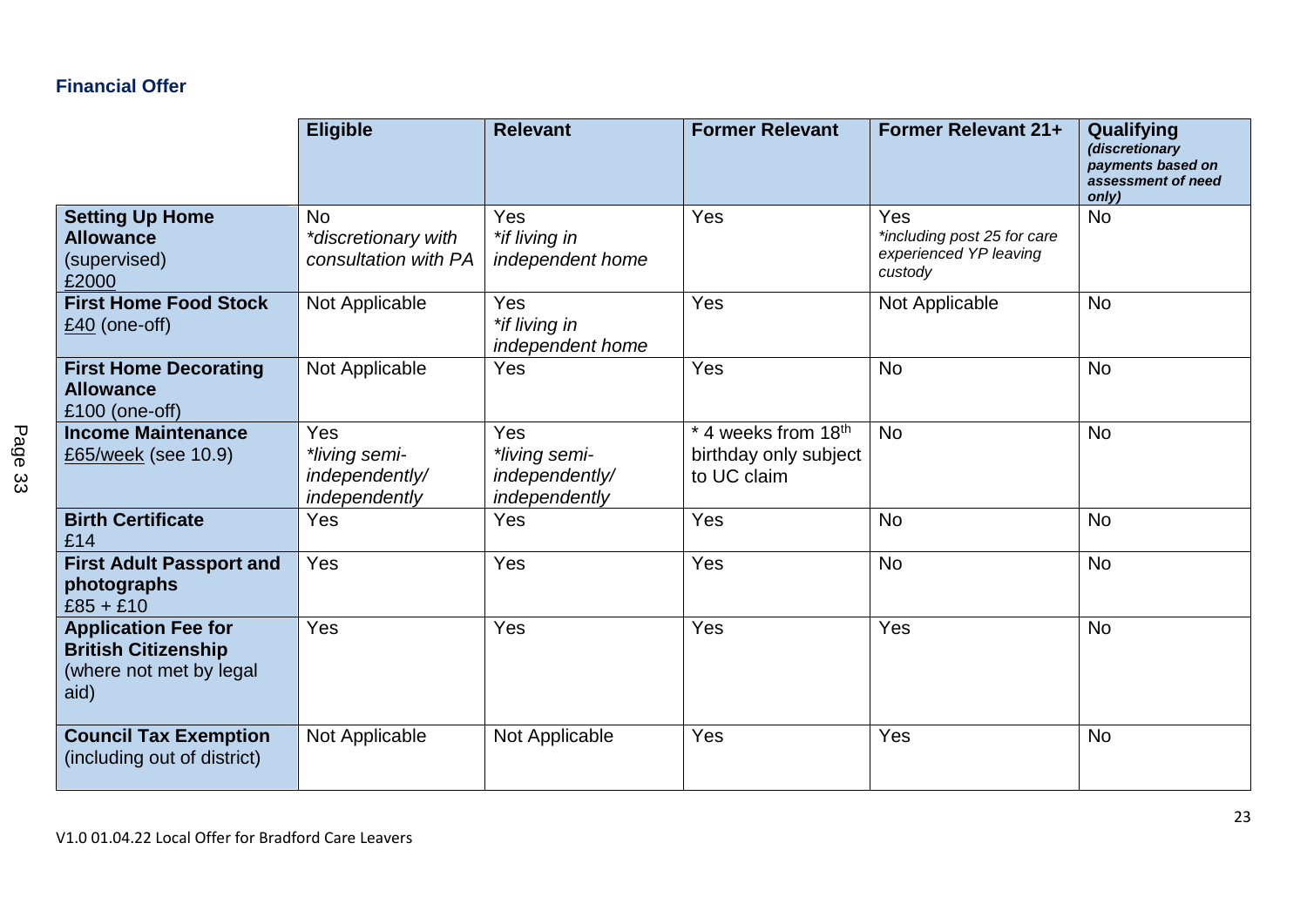|                                                                                                           | <b>Eligible</b>                                          | <b>Relevant</b>                                          | <b>Former Relevant</b> | Former Relevant 21+                   | Qualifying<br>(discretionary<br>payments based on<br>assessment of need<br>only) |
|-----------------------------------------------------------------------------------------------------------|----------------------------------------------------------|----------------------------------------------------------|------------------------|---------------------------------------|----------------------------------------------------------------------------------|
| TV License (1 <sup>st</sup> Year)<br>£159                                                                 | Yes<br>*living semi-<br>independently /<br>independently | Yes<br>*living semi-<br>independently /<br>independently | Yes                    | <b>No</b>                             | <b>No</b>                                                                        |
| 1 <sup>st</sup> Years Home Contents<br><b>Insurance</b>                                                   | Not Applicable                                           | Yes                                                      | Yes                    | <b>No</b>                             | <b>No</b>                                                                        |
| <b>Gym Membership</b><br>(Bradford Council only)                                                          | Yes                                                      | Yes                                                      | Yes                    | <b>No</b>                             | <b>No</b>                                                                        |
| <b>Sturdy Luggage Item</b><br>£60 (one-off purchase)                                                      | Yes                                                      | Yes                                                      | Yes                    | Yes                                   | <b>No</b>                                                                        |
| <b>EET - Attendance</b><br><b>Incentive</b><br>£10/week subject to full<br>attendance (term time<br>only) | Yes                                                      | Yes                                                      | Yes                    | <b>No</b>                             | <b>No</b>                                                                        |
| EET - 16-19 Bursary<br>£1200 (see 15.2)                                                                   | Yes                                                      | Yes                                                      | Yes                    | <b>No</b>                             | *Discretion of the<br>education provider                                         |
| <b>EET - FE Bursary</b><br>£350/ year (see 15.3)                                                          | N/A                                                      | N/A                                                      | Yes                    | <b>No</b>                             | <b>No</b>                                                                        |
| <b>EET - Computer Bursary</b><br>£250.00 (see 15.4)                                                       | Yes                                                      | Yes                                                      | Yes                    | *discretion of<br><b>DWP</b> /service | *discretion of<br>DWP/ service                                                   |
| <b>EET - Prom</b><br>£100 contribution to<br>associated costs                                             | Yes                                                      | Yes                                                      | Yes                    | <b>No</b>                             | <b>No</b>                                                                        |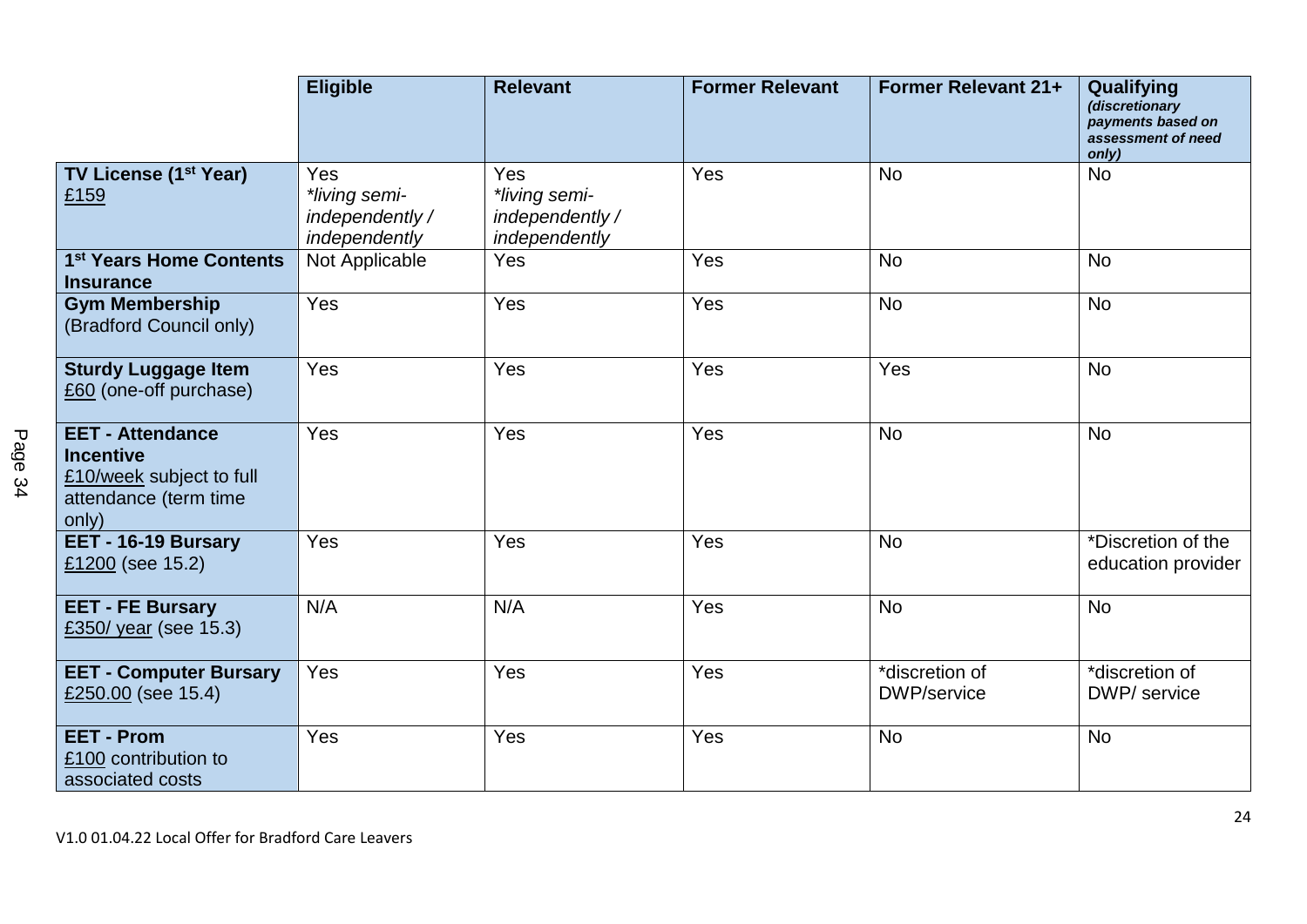|                                                                                                                                                           | <b>Eligible</b> | <b>Relevant</b> | <b>Former Relevant</b> | <b>Former Relevant 21+</b> | Qualifying<br>(discretionary<br>payments based on<br>assessment of need<br>only) |
|-----------------------------------------------------------------------------------------------------------------------------------------------------------|-----------------|-----------------|------------------------|----------------------------|----------------------------------------------------------------------------------|
| <b>EET - Higher Education</b><br><b>Bursary</b><br>£2000<br>*paid in instalments/lump<br>sum on completion of<br>programme of study                       | <b>No</b>       | <b>No</b>       | Yes                    | Yes                        | <b>No</b>                                                                        |
| <b>EET - Higher Education</b><br><b>Vacation costs</b><br>*assessment required to<br>support proposed costs                                               | Not Applicable  | Not Applicable  | Yes                    | Yes                        | Yes                                                                              |
| <b>EET- Keeping in Touch</b><br>with Family<br>3 x visits home per year<br>via public transport<br>*assessment required to<br>support proposed costs      | Not Applicable  | Not Applicable  | Yes                    | Yes                        | <b>No</b>                                                                        |
| <b>EET - Graduation</b><br><b>Celebration</b><br>Cost of Cap and Gown/<br>celebration of achievement<br>*assessment required to<br>support proposed costs | Not Applicable  | Not Applicable  | Yes                    | Yes                        | Yes                                                                              |
| <b>EET - Interview Clothing</b><br>Up-to £50                                                                                                              | Yes             | Yes             | Yes                    | *discretion of service     | <b>No</b>                                                                        |
| <b>EET- Travel Support to</b><br><b>New Job</b><br>(4 weeks public transport<br>costs)                                                                    | Yes             | Yes             | Yes                    | <b>No</b>                  | <b>No</b>                                                                        |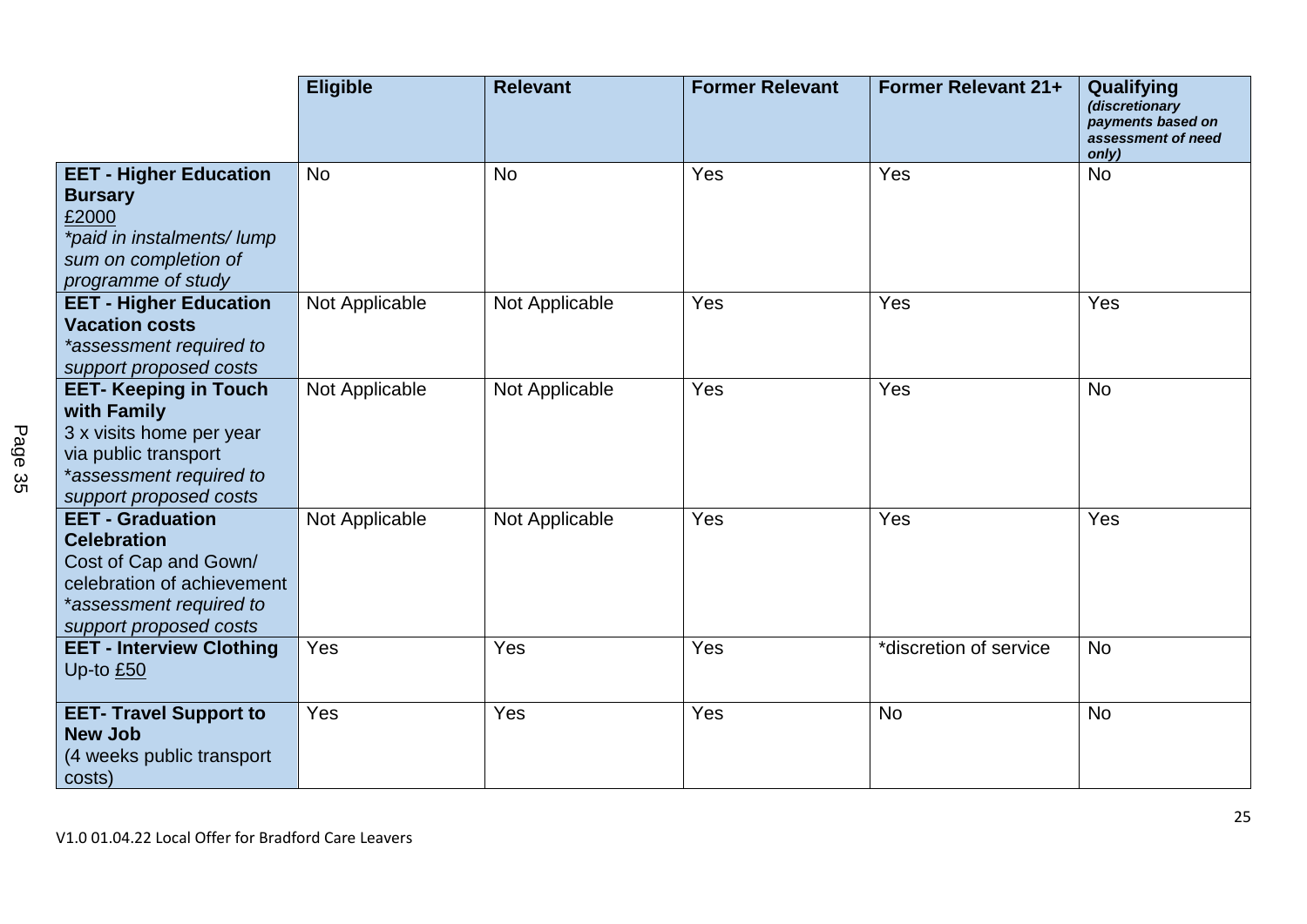|                                                                  | <b>Eligible</b>                                                                                                         | <b>Relevant</b>                                                                                                     | <b>Former Relevant</b>                                                                                                                                            | Former Relevant 21+             | Qualifying<br>(discretionary<br>payments based on<br>assessment of need<br>only) |
|------------------------------------------------------------------|-------------------------------------------------------------------------------------------------------------------------|---------------------------------------------------------------------------------------------------------------------|-------------------------------------------------------------------------------------------------------------------------------------------------------------------|---------------------------------|----------------------------------------------------------------------------------|
| <b>Winter Clothing</b><br>£100<br><b>Summer Clothing</b><br>£100 | Yes<br>*living semi-<br>independently/<br>independently                                                                 | Yes<br>*living semi-<br>independently/<br>independently                                                             | Yes                                                                                                                                                               | <b>No</b>                       | <b>No</b>                                                                        |
| <b>New into care (SMC)</b><br>£200 (one-off clothing<br>grant)   | Yes                                                                                                                     | Yes                                                                                                                 | N/A                                                                                                                                                               | N/A                             | N/A                                                                              |
| <b>Pregnancy Clothing</b><br>£150 (one-off)                      | Yes                                                                                                                     | Yes                                                                                                                 | Yes                                                                                                                                                               | <b>No</b>                       | <b>No</b>                                                                        |
| <b>Birthdays</b>                                                 | Yes<br>£207 $(j$ ifts)<br>*2022/23<br>*In line with Fostering Rate<br>**living semi-<br>independently/<br>independently | Yes<br>£207 $(j$ ifts)<br>*2022/23<br>*In line with Fostering Rate<br>**living semi-independently/<br>independently | • £100 $(18^{th},$ and<br>21 <sup>st</sup><br>• £50 (19 <sup>th</sup> and<br>20 <sup>th</sup><br>(gifts)<br>*subject to<br>remaining in-touch<br>with the service | £25 gift                        | <b>No</b>                                                                        |
| <b>Festival Gift</b>                                             | Yes<br>$£207$ (gifts)<br>*2022/23<br>*In line with Fostering Rate<br>**living semi-<br>independently/<br>independently  | Yes<br>£207 (gifts) *2022/23<br>*In line with Fostering Rate<br>**living semi-independently/<br>independently       | £50 Gift<br>*subject to remaining in-<br>touch with the service                                                                                                   | £10 Gift<br>(if still in touch) | £10 Gift<br>(if still in touch)                                                  |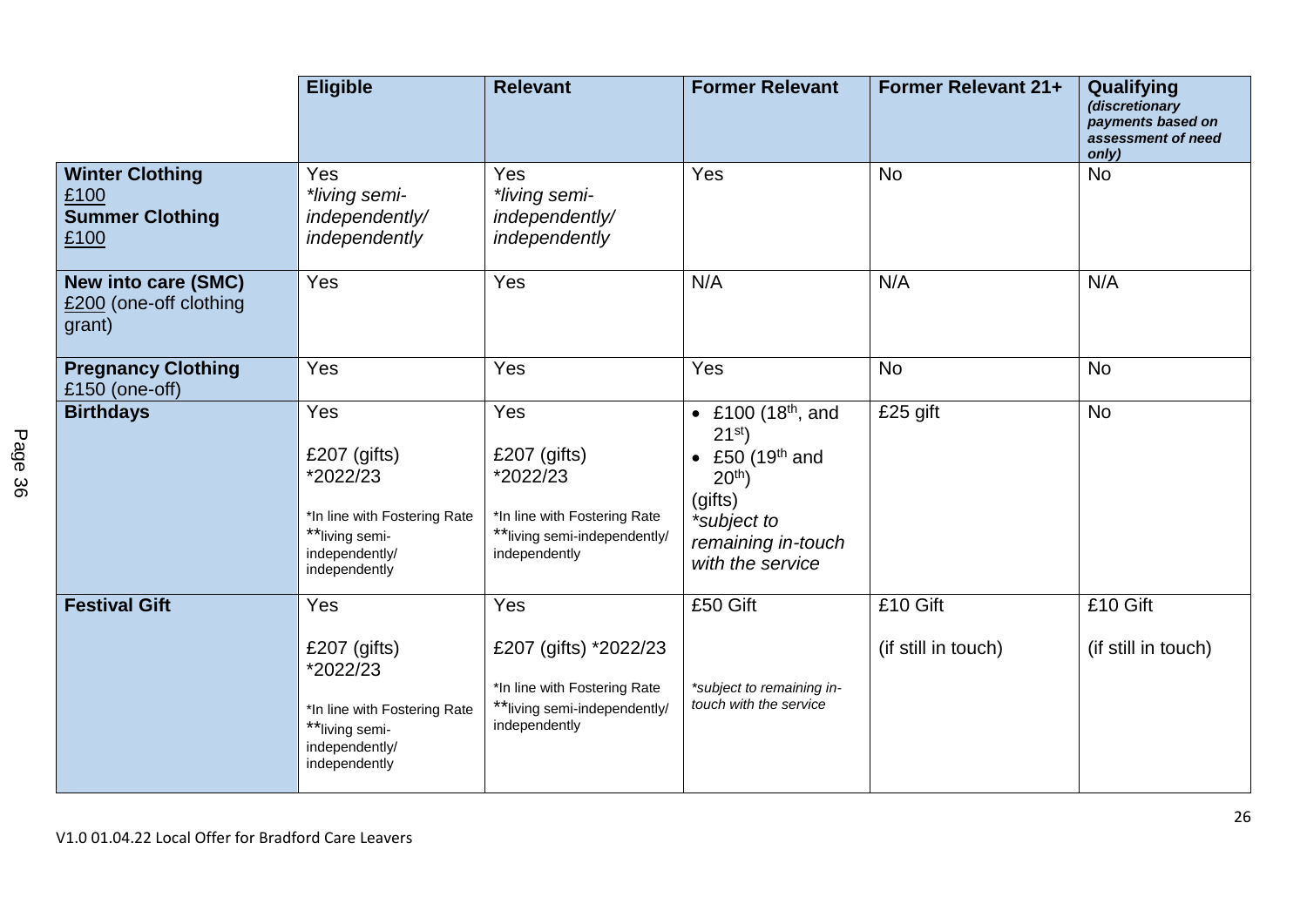| <b>Driving Lessons</b><br>Up to £250 contribution<br>*subject to assessment                                                       | Yes                        | Yes                        | Yes                                                                                                               | <b>No</b>                  | <b>No</b>                                                                        |
|-----------------------------------------------------------------------------------------------------------------------------------|----------------------------|----------------------------|-------------------------------------------------------------------------------------------------------------------|----------------------------|----------------------------------------------------------------------------------|
|                                                                                                                                   | <b>Eligible</b>            | <b>Relevant</b>            | <b>Former Relevant</b>                                                                                            | <b>Former Relevant 21+</b> | Qualifying<br>(discretionary<br>payments based on<br>assessment of need<br>only) |
| <b>Driving Theory Test (1st</b><br>attempt)<br>£23.40                                                                             | Yes                        | Yes                        | Yes                                                                                                               | <b>No</b>                  | <b>No</b>                                                                        |
| <b>Driving Practical Test</b><br>(1 <sup>st</sup> attempt)<br>£62.90                                                              | Yes                        | Yes                        | Yes                                                                                                               | <b>No</b>                  | <b>No</b>                                                                        |
| <b>Provisional Driving</b><br><b>License and</b><br>photographs<br>£34 (license)<br>£5 (towards photos)<br>*subject to assessment | Yes                        | Yes                        | Yes                                                                                                               | <b>No</b>                  | <b>No</b>                                                                        |
| <b>Custody Payments</b><br>£20/month-remanded only                                                                                | Yes                        | Yes                        | <b>No</b>                                                                                                         | <b>No</b>                  | <b>No</b>                                                                        |
| <b>Health Costs (dentist/</b><br>optician/ prescriptions)                                                                         | Yes<br>*assessment of need | Yes<br>*assessment of need | HC1 Form to be completed<br>https://www.nhs.uk/nhs-services/help-with-health-costs/nhs-low-<br>income-scheme-lis/ |                            |                                                                                  |
| <b>Activity/ Trips</b><br>£414/annum<br>*in line with Fostering Holiday<br>Allowance Rate see point 17<br>for detail              | Yes                        | Yes                        | <b>No</b>                                                                                                         | <b>No</b>                  | <b>No</b>                                                                        |